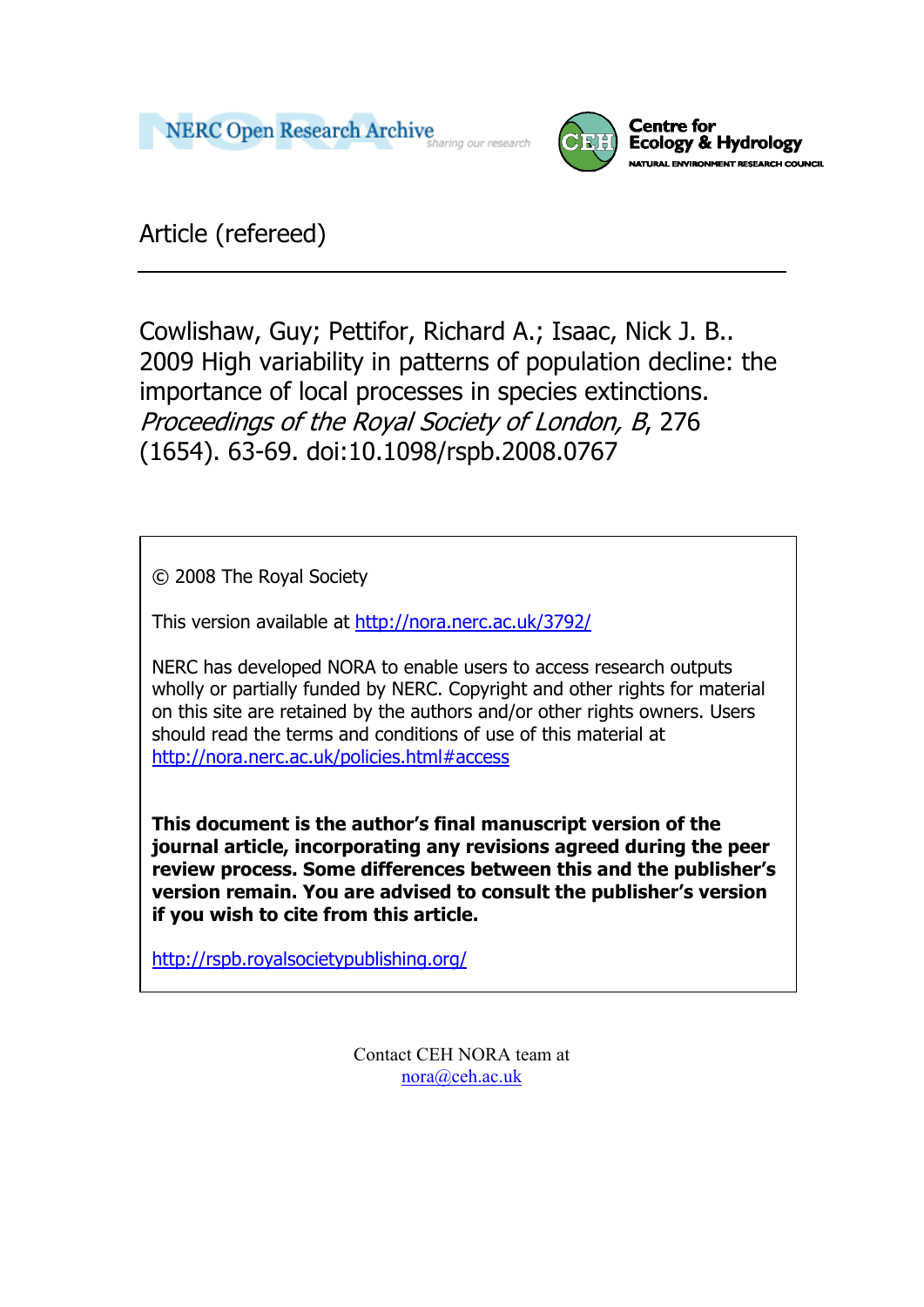| $\mathbf{1}$   |                                                                                 |
|----------------|---------------------------------------------------------------------------------|
| $\overline{2}$ |                                                                                 |
| 3              |                                                                                 |
| 4              |                                                                                 |
| 5              | High variability in patterns of population decline: the                         |
| 6              | importance of local processes in species extinctions                            |
| 7              |                                                                                 |
| 8              | Guy Cowlishaw <sup>1</sup> , Richard A. Pettifor                                |
| 9              | and Nick J. B. Isaac                                                            |
| 10             |                                                                                 |
| 11             | Institute of Zoology                                                            |
| 12             | Zoological Society of London                                                    |
| 13             | <b>Regents Park</b>                                                             |
| 14             | London NW1 4RY                                                                  |
| 15             | <b>UK</b>                                                                       |
| 16             |                                                                                 |
| 17             |                                                                                 |
| 18             |                                                                                 |
| 19             | <sup>1</sup> Author for correspondence, e-mail: guy.cowlishaw@ioz.ac.uk         |
| 20             |                                                                                 |
| 21             | short title: local processes in species declines                                |
| 22             | key words: extinction, population decline, conservation, biodiversity, primates |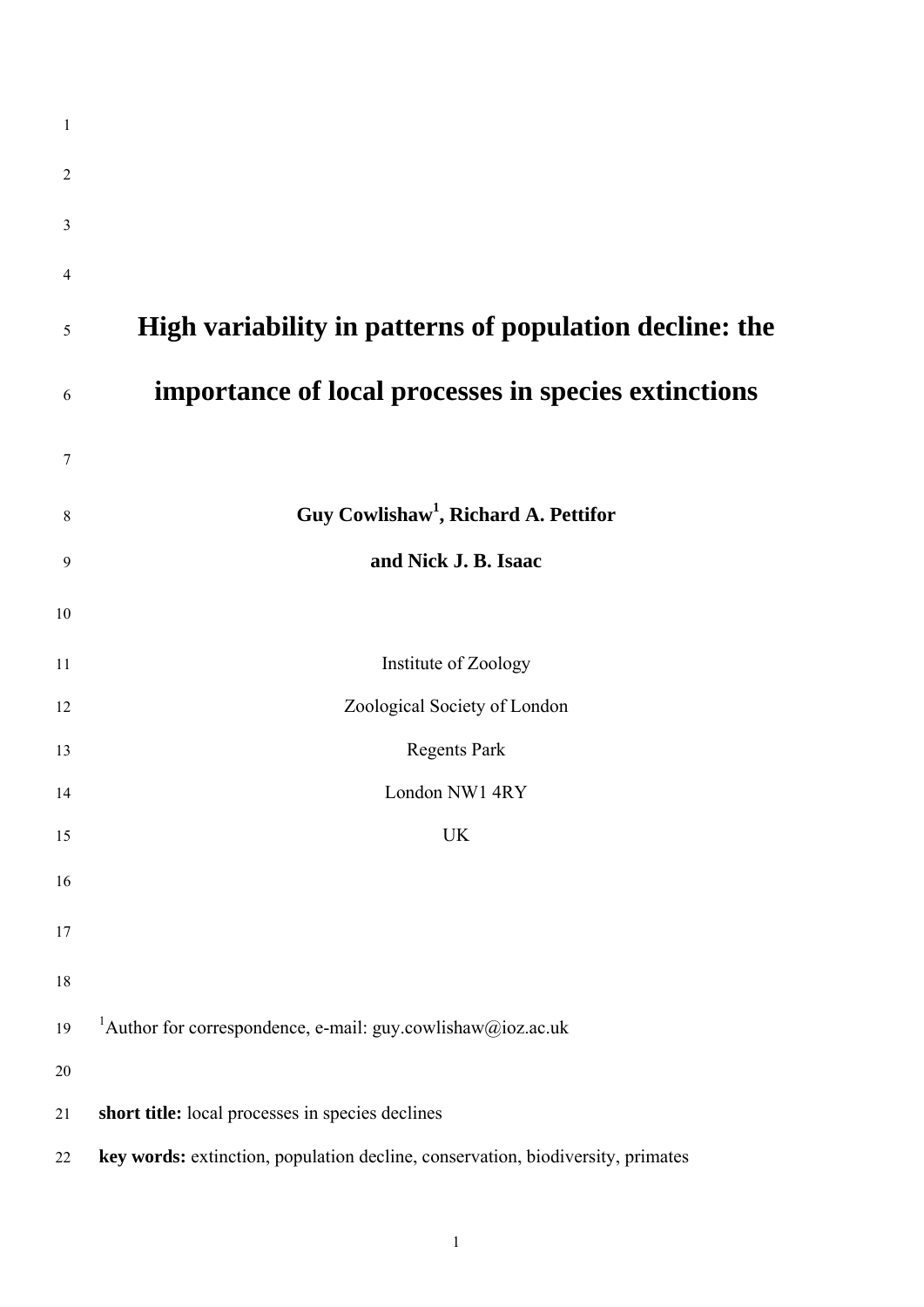# 23 **ABSTRACT**

24 A fundamental goal of conservation science is to improve conservation practice.

25 26 27 28 29 30 31 32 33 34 35 36 37 38 39 40 41 42 Understanding species extinction patterns has been a central approach towards this objective. However, uncertainty remains about the extent to which species-level patterns reliably indicate population phenomena at the scale of local sites, where conservation ultimately takes place. Here we explore the importance of both species- and site-specific components of variation in local population declines following habitat disturbance, and test a suite of hypotheses about their intrinsic and extrinsic drivers. To achieve these goals, we analyse an unusually detailed global dataset for species responses to habitat disturbance (primates in timber-extraction systems) using cross-classified generalised linear mixed models. We show that while there are consistent differences in the severity of local population decline between species, an equal amount of variation also occurs between sites. The tests of our hypotheses further indicate that a combination of biological traits at the species level, and environmental factors at the site level, can help to explain these patterns. Specifically, primate populations show a more marked decline when the species is characterised by slow reproduction, high ecological requirements, low ecological flexibility and small body size; and when the local environment has had less time for recovery following disturbance. Our results demonstrate that individual species show a highly heterogeneous, yet explicable, pattern of decline. The increased recognition and elucidation of local-scale processes in species declines will improve our ability to conserve biodiversity in the future.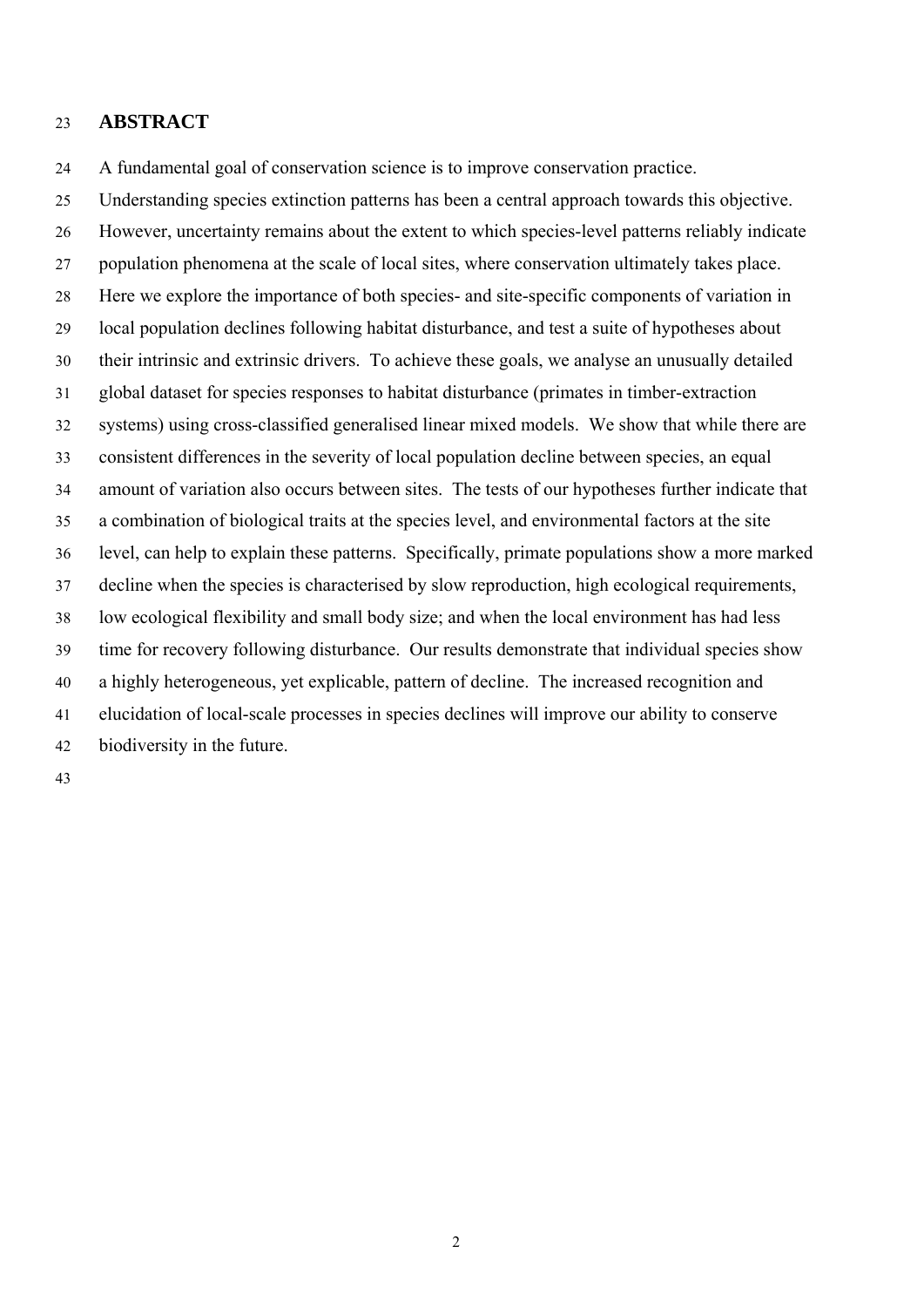## 44 **1. INTRODUCTION**

45 46 47 48 49 50 51 52 53 54 55 56 57 58 59 60 61 62 63 64 65 66 67 68 Comparative studies have made an invaluable contribution to our knowledge of extinction risk in a wide range of taxa. These studies have demonstrated that some species are at greater risk than others because they possess biological traits that predispose them towards extinction (e.g. large body size) and/or they occur in areas of intense anthropogenic disturbance (e.g. high human population density) (e.g. Cardillo et al. 2005; Fisher et al. 2003; Jones et al. 2003; Owens & Bennett 2000; Purvis et al. 2000; Reynolds et al. 2005). By enhancing our understanding of these patterns, and the mechanisms that underpin them, this research allows us to predict the future vulnerability of species and to improve the efficacy of conservation planning. However, the translation of science into action on the ground requires that the knowledge gained from these emergent species-level analyses can be reliably applied to local sites, where conservation management is implemented. Unfortunately, there are challenges to this process, not least because the local mechanisms responsible for driving population declines may be both variable across a species range and difficult to detect or identify when analyses are conducted at the species level. As a result, the extent to which this application can be made is poorly known (Fisher & Owens 2004; Purvis et al. 2005). This is an important gap in our knowledge for two reasons. First, there has been a proliferation of species-level studies over the last decade, yet there remains uncertainty about how we can most effectively apply their findings. Second, without this information it is difficult to know how we might best improve the quality of our science to make it more useful to conservation practitioners in the future. In order to address this problem, we investigate how the risk of population extinction across species varies across a range of sites subject to a range of human pressure. Such analyses require a taxonomic group that is sufficiently well-studied to provide reliable data on local-scale population change across a variety of different species and sites in response to a specific threat process (a single threat focus is necessary, since different threats can lead to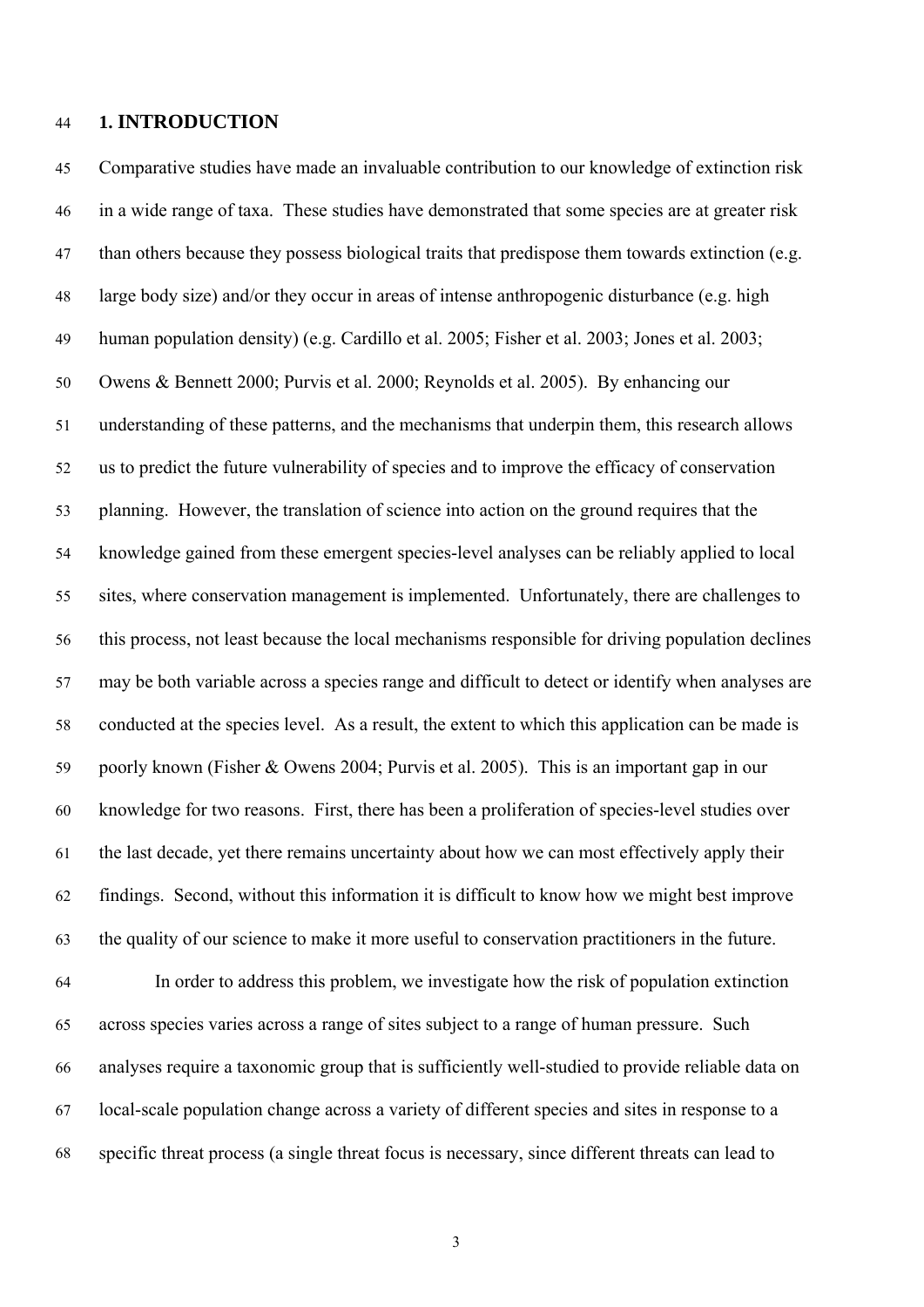different patterns of species response, confounding the interpretation of emergent patterns: Isaac & Cowlishaw 2004). We therefore looked at the responses of primate populations to timber extraction (selective logging). Primates are among the most threatened of all mammals (Cowlishaw & Dunbar 2000), which in turn are one of the most important "flagship" groups for conservation (Ceballos et al. 2005), while timber extraction is one of the most important threats to tropical forest biodiversity (Asner et al. 2005; Curran et al. 2004). 69 70 71 72 73 74

75 76 77 78 79 80 81 82 83 84 85 86 87 88 89 90 91 In the first part of our analysis, we ask what is the magnitude of the variation in population decline between species and sites. In the second part of our analysis, we investigate what factors might explain this variation. At the site level, we test four hypotheses about extrinsic (environmental) factors: that species declines will be more severe where there has been less time for forest recovery and where logging was more damaging (Dunn 2004), where there is more seasonal environmental stress (Wright 1992), and where there is more ecological competition (Peres & Dolman 2000). At the species level, we test five hypotheses about intrinsic (biological) factors: that species will be more vulnerable if they have slow reproductive rates (reproductive rate is related to recovery rate at small population sizes) (Johnson 2002; Reynolds 2003), high ecological requirements (Jones et al. 2001; Woodroffe & Ginsberg 1998), low ecological flexibility (Vazquez & Simberloff 2002), a high dependence on conspecifics (Courchamp et al. 1999), and a high dependence on the forest canopy (Harcourt 1998). These hypotheses are in line with those tested in previous comparative studies of extinction risk (e.g. Cardillo et al. 2005; Fisher et al. 2003; Owens & Bennett 2000; Reynolds et al. 2005), including studies of primates (Harcourt 1998; Isaac & Cowlishaw 2004; Johns & Skorupa 1987). We also investigate whether the relationship between each explanatory variable and species vulnerability is a function of body size (following Cardillo et al. 2005).

92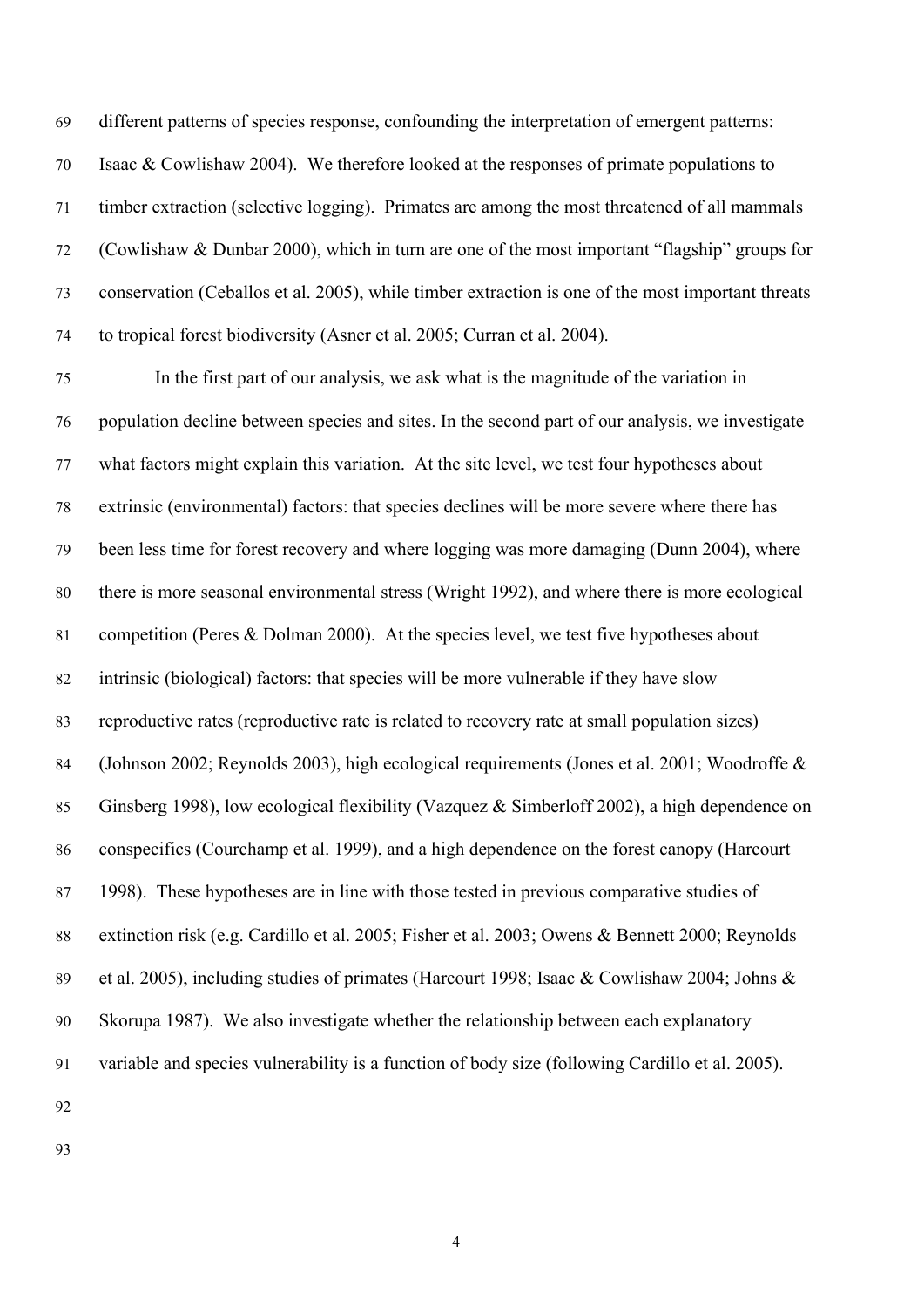## 94 **2. MATERIALS AND METHODS**

95 96 97 98 99 100 101 102 103 104 105 106 107 108 Changes in population abundance were collated from published studies and quantified as a *response ratio* (*r*), i.e. the abundance of a population in an area of logged forest divided by its abundance in a matching area of unlogged forest. Hence, a value of  $r=1.0$  indicates no change in abundance, but values above and below one indicate an increase and decrease respectively, while a value of zero indicates extinction. Response ratios provide a useful metric for the measurement of effect size in ecological research (Hedges et al. 1999), and in this case allowed us to compare across studies that used different units of abundance, such as individual density, group density, and group encounter rates along transect. We used the natural logarithm of the response ratio (response ratio  $+1.0$ ) to linearize the metric and normalize the data (following Hedges et al. 1999), and ran our statistical models with Normally distributed errors. The assumptions of Normality and homoscedasticity were tested post-modelling by examining the standardised residuals versus both the normalised scores and the fixed part predictions (the former gave a straight-line plot, whilst the latter was a cloud of points, supporting our model assumptions).

109 110 111 112 113 114 115 116 117 118 The full dataset contained 293 response ratios across 66 primate species at 34 sites, and is provided in the electronic supplementary material accompanying this paper (see also Isaac  $\&$ Cowlishaw 2004). Sites were defined as distinct geographic areas, e.g. national parks, although these areas were variable in size. At these sites, logged forest areas and matching unlogged (control) forest areas were defined following the authors of the original studies, on the basis of the presence/absence of selective logging, habitat similarity, and spatial proximity. At eleven sites, data were collected from several (n=2-6) areas ("plots") that experienced logging at different times and to different levels of timber extraction. In total, 38 species and 26 sites occur more than once. Data were discarded where additional disturbances, such as hunting or habitat fragmentation, had a significant presence.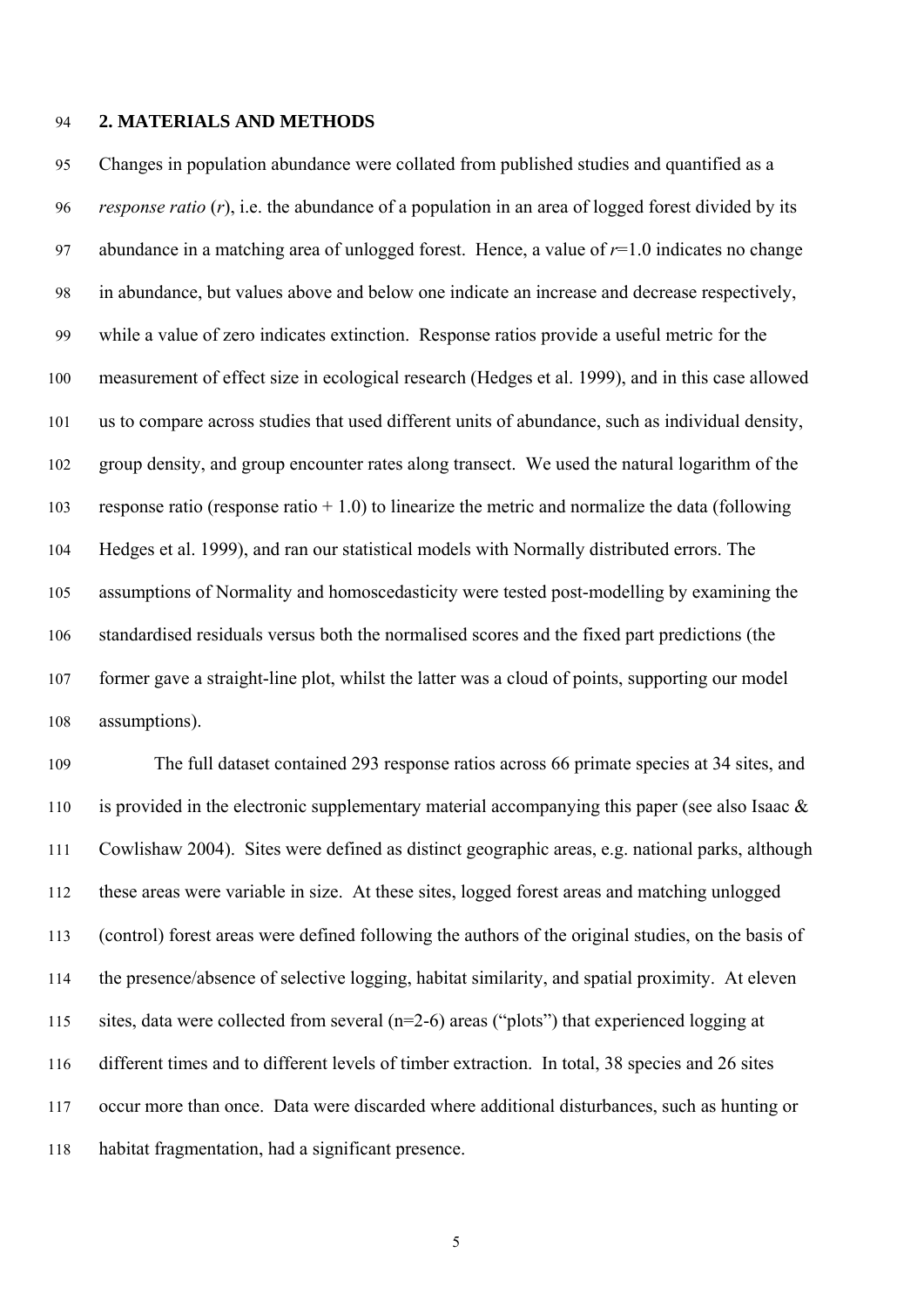The hypotheses under test, and their associated explanatory variables, encompassed both extrinsic (site) and intrinsic (species) factors. The four hypotheses about extrinsic factors required data collected at the site level (or plot level within site, where appropriate) and were taken from the source papers for the response ratios. The four key variables comprised: (1) recovery time (years since logging); (2) damage at logging, given by the % loss of trees (where damage was reported by extraction rate it was converted into % tree loss using relationships derived from those studies that used multiple damage measures: Chapman et al. 2000; Johns & Skorupa 1987); (3) seasonal environmental stress (climatic seasonality, indexed by site latitude); and (4) ecological competition, using two different indices: the number of congeneric species, and the number of primate species occupying a similar niche (i.e. same diet [frugivore, folivore, insectivore] and habit [arboreal, terrestrial]: Rowe 1996), at that site. 119 120 121 122 123 124 125 126 127 128 129

130 131 132 133 134 135 136 137 138 139 140 141 142 The five hypotheses about intrinsic factors required species-level data that were taken from the wider literature. The full dataset is given in the electronic supplementary material (see also Isaac & Cowlishaw 2004). Although patterns in species traits at the site level would also be of interest, these are unavailable in almost all cases, and are only likely to show minimal variation relative to interspecific patterns. The five hypotheses under test involved eight species traits: (1) species reproductive rate/recovery potential was indexed by gestation period (days) and population density (individuals  $km^{-2}$ ); (2) species ecological requirements was indexed by body mass (female, kg), home range size (ha), and frugivory (% feeding time eating fruit and seeds); (3) species ecological flexibility was measured indirectly as the range of environmental variation to which the species is naturally exposed (i.e. the annual temperature range and rainfall seasonality at the centre of the species' geographic range: Cowlishaw & Hacker 1997; Isaac & Cowlishaw 2004); (4) species dependency on conspecifics was indexed by group size (individuals); and (5) species dependency on the forest canopy was indexed by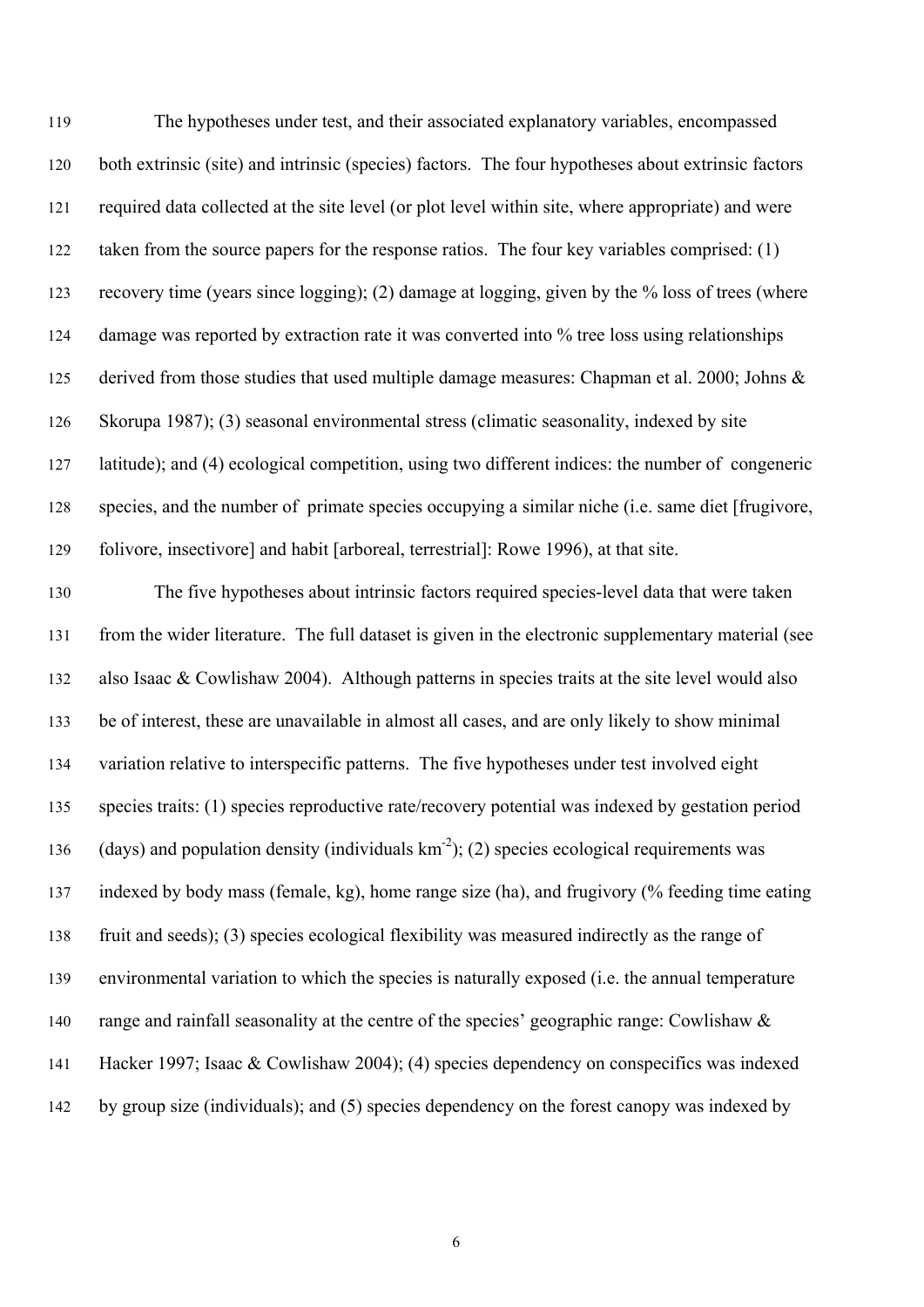degree of terrestriality (% time spent at or below  $5m \pm 2m$  in the canopy). All data were  $log_e$ transformed prior to inclusion in the models. 143 144

145 146 147 148 149 150 151 152 153 154 155 156 We used Generalised Linear Mixed Models (GLMMs) (Goldstein 2003) to model our data and to establish statistical significance. This approach is necessary to partition the variance in response into between- and within-species components, as well as allowing for differences within and between sites. Our data were structured such that each observation referred to a particular species at a given site at a specific point in time: most sites contain several species, and most species occur at several sites. In other words, we have multiple observations of individual species across a varying number of sites, such that individual data points are not mutually independent. We therefore used cross-classified GLMMs, implemented in MLwiN (Rasbash et al. 2000), to partition the variance appropriately and to test the significance of these random effects (i.e. observation, species, and site). These were then mapped onto a unique classification set (Browne et al. 2001) that provided a means for controlling for repeated observations within sites and species. Our model thus took the form:

157

$$
y_i = X + u_{species(k)} + u_{site(j)} + e_i
$$

158 159 160 161 162 163 164 165 where the value *y* of the  $i^{\text{th}}$  observation was modelled by the overall mean  $\beta$  together with random departures  $u_{species}$  due to the species  $(k)$  in question, random departures  $u_{site}$  referencing the site  $(i)$  in which the observation was made, and individual-level random departures  $e_i$  for each specific observation (Rasbash et al. 2000; Rasbash & Goldstein 1994). Fixed effects, *X*, were explanatory variables that were added in the normal manner. The final model was a minimum adequate model obtained through backwards deletion that included all extrinsic and intrinsic variables. We ran our models for  $5x10<sup>5</sup>$  iterations using a Markov-chain Monte Carlo algorithm (Goldstein 2003).

166 167 We also modelled other forms of potential non-independence in our data by fitting additional random effects that represent spatial scale (continent, and plot within site) and other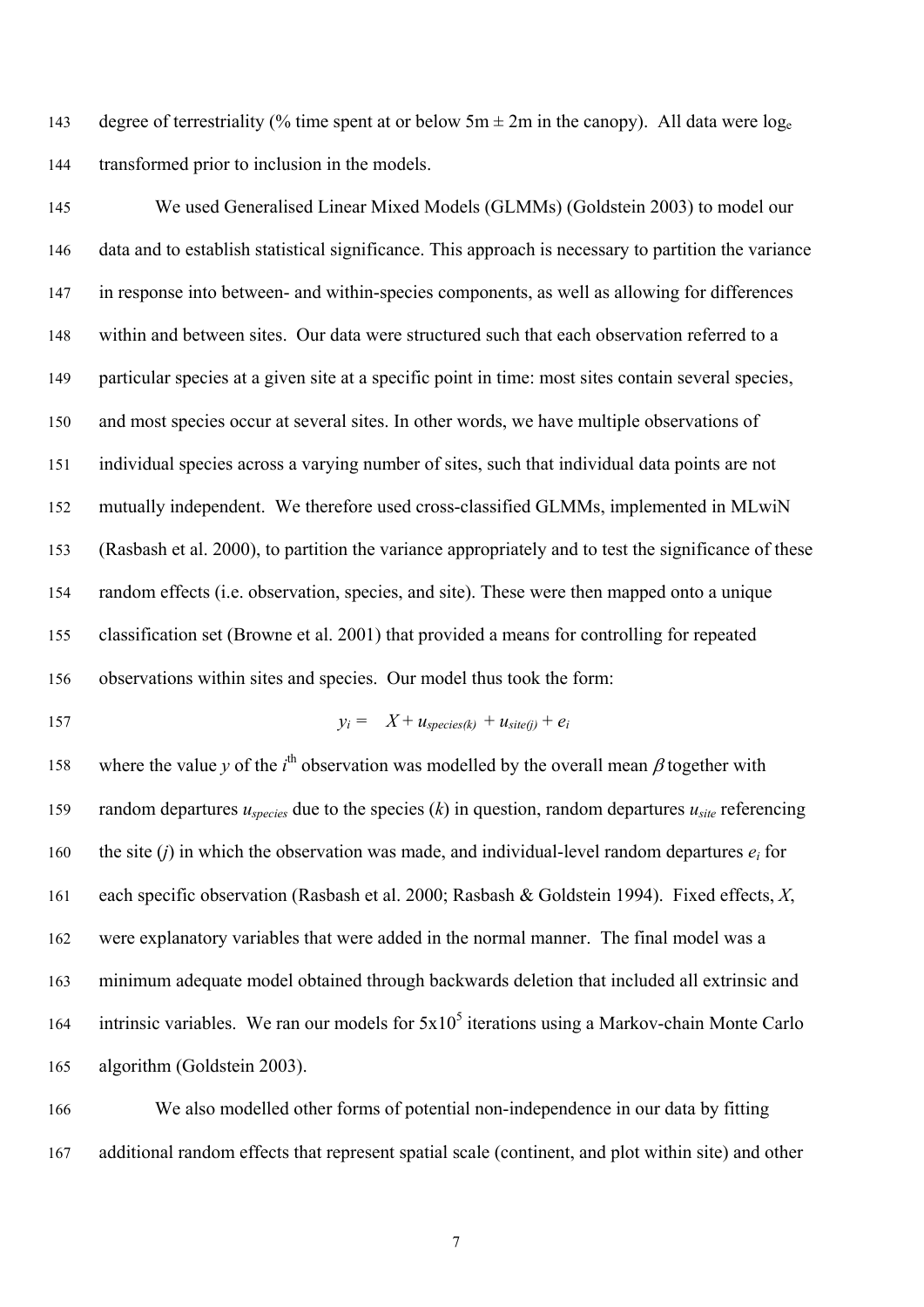levels of taxonomy (suborder, infraorder, genus, and family). Taxonomy above the species level followed Groves (2001), with the exception of the Platyrrhini & Catarrhini which we treated as infraorders. 168 169 170

171

#### 172 **3. RESULTS**

173 174 175 An initial summary of these data for each site and species (Figure 1) indicates that both show considerable variation around the median response ratio (*r*). The site-level variation (Figure 1a) may simply reflect differences in the species composition of the different sites.

176 177 178 179 180 181 182 183 184 185 Alternatively, this variation may reflect genuine differences between sites, such that the same species has responded in dissimilar ways at different sites. Such differences could be the result of natural environmental variation (e.g. some sites might be ecologically more vulnerable, or contain more competitors) or anthropogenic variation (although we have controlled for threat type, there may still be differences in threat intensity). The presence of genuine differences between sites is supported by the pattern of species-level variation (Figure 1b). This figure reveals a remarkable degree of intraspecific variability, such that while on average most species populations decline following logging ( $r_{\text{median}}$ <1.0 for 20/35 species), most of these declining species also show an increase in abundance following logging in some instances (maximum *r*>1.0 for 13/20 species).

186 187 188 189 190 191 192 To explore this pattern in more detail, we investigated how variation in the response ratio is partitioned across the hierarchical levels of both taxonomic classification (suborder, infraorder, family, genus, and species) and spatial scale (continent, site, and plot within site). We found no significant variance between suborders, infraorders, families or genera (all *P*>0.1), reflecting the fact that species median response ratios to logging show no phylogenetic signal (Isaac & Cowlishaw 2004). We also found no significant variance due to intercontinent or interplot differences. However, there was significant variation elsewhere. Specifically, we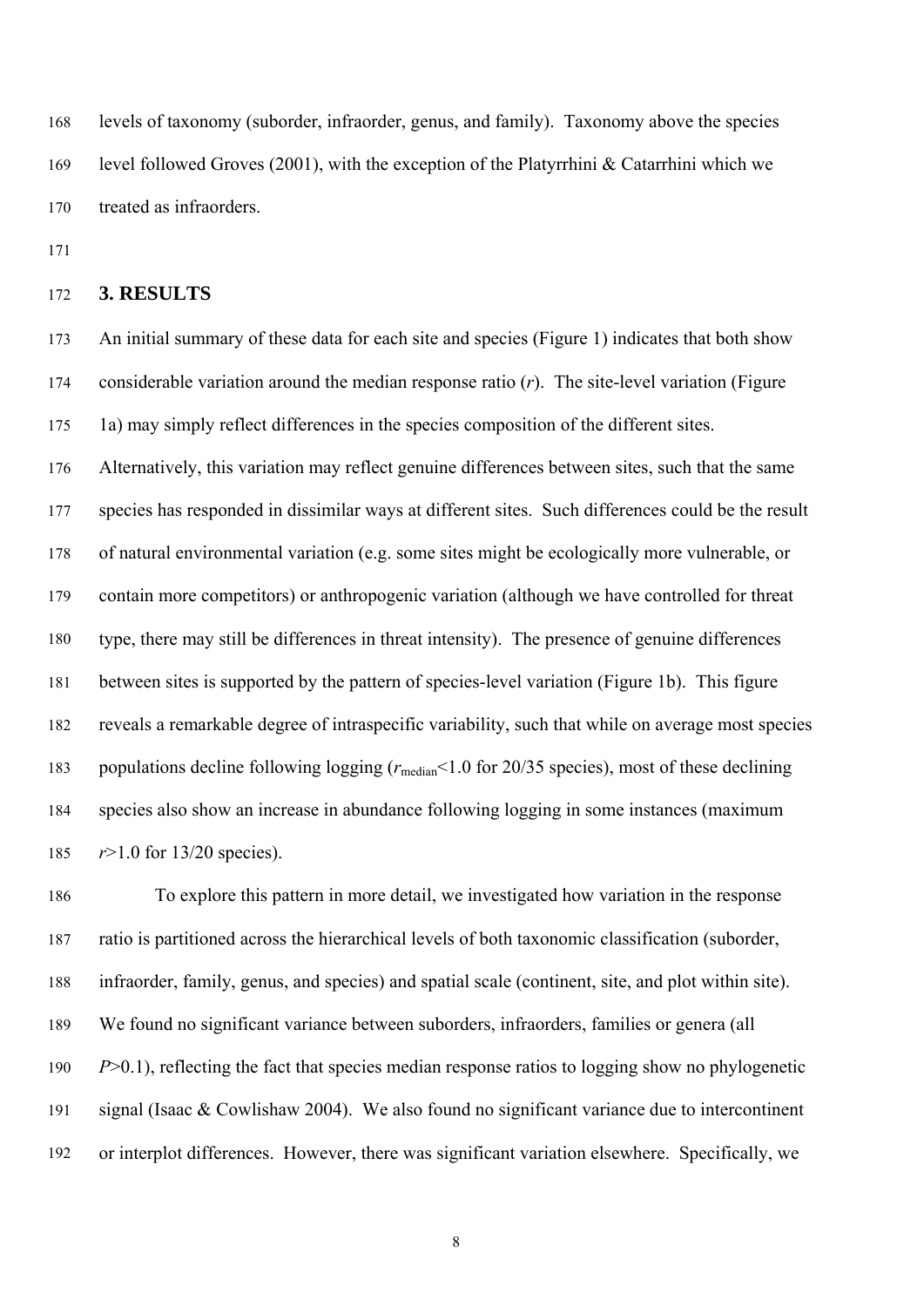found that differences between species account for 18.4% of the total variance, and differences between sites account for a further 20.2% of the total variance. (The remaining 61.4% is residual error that incorporates other unexplained sources of variance, including measurement error). This result indicates that, although species show consistent differences in their patterns of population decline, there is also comparable variability within species that is related to local site differences. 193 194 195 196 197 198

199 200 201 202 203 204 205 206 207 208 209 210 211 212 213 214 215 We then explored what factors might explain these patterns of variation. We began by exploring extrinsic site-level factors. In the four hypotheses under test, we found no support for an influence of logging damage (% tree loss), seasonal environmental stress (latitude), or ecological competition (number of competitor species at site). However, there was a strong effect of recovery time (time since logging):  $X^2$ <sub>1</sub>=9.69, *P*<0.002. Thus, population declines are recorded as less severe at those sites where there has been more time for recovery since timber extraction. We then tested our five hypotheses about species vulnerability by adding the eight intrinsic species characteristics to our recovery-time effect model. Our results indicate that slow reproductive rate (long gestation period), high ecological requirements (large home range), and low ecological flexibility (small annual temperature range at the centre of the species geographic range) are all associated with a population decline following timber extraction, as predicted (table 1). In addition, an unexpected positive body-mass effect was also obtained. No other variables were statistically significant in the model. We also found no significant interactions between any intrinsic or extrinsic fixed effect and body size (all *P*>0.1). The predictions of our model are illustrated in Figure 2. In the case of recovery time (time since logging), the response ratios are at their lowest immediately following logging and gradually ascend towards a value of one (the baseline population abundance in undisturbed

216 forest) over the following 50 years. In contrast, the four species traits vary across the baseline.

217 Thus, some species characteristics are associated with a population decline following logging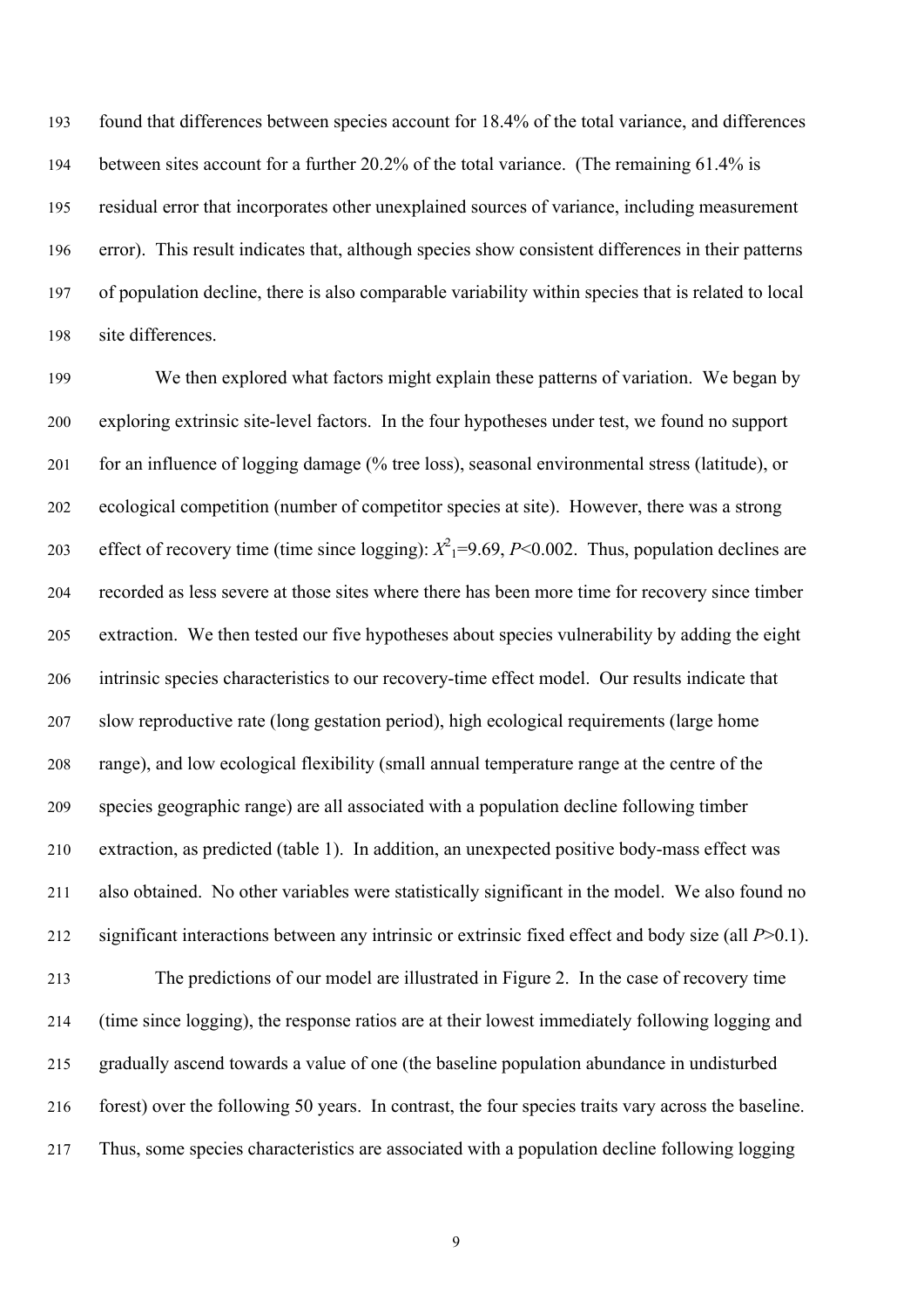(e.g. small body size, long gestation period) while others are associated with an increase (e.g. large body size, short gestation period) when all other effects are held constant. 218 219

220

#### 221 **4. DISCUSSION**

222 223 224 225 226 227 228 229 230 231 232 233 234 235 236 237 238 239 240 241 The main purpose of our study has been to enhance our understanding of how patterns of extinction risk at the species level might translate to the local scale where conservation action is usually implemented. We have sought to do this through an exploration of how patterns of variation in local population decline can be influenced by both species biology and site characteristics. Our results indicate that, at the local level, the nature of the site can explain as much variation in patterns of population decline as the biology of the species. This finding builds on two previous strands of work. The first investigated how well species-level traits can predict population-level time to extinction (O'Grady et al. 2004; Saether et al. 2005) and minimum viable population size (Brook et al. 2006; Traill et al. 2007) across a variety of species. The second investigated biological correlates of local population decline in exploited marine fish, in comparisons between areas of high and low exploitation (Jennings et al. 1998; Jennings et al. 1999), inside and outside marine reserves (Mosquera et al. 2000), and over time (Dulvy et al. 2000) (see also Reynolds et al. 2005). Both areas of research have provided pioneering insights into the links between species- and population-level vulnerability to extinction. But to date only the latter work in marine fisheries has incorporated site-specific information in their analysis, specifically the level of threat (harvesting pressure). To our knowledge, ours is the first study to incorporate information on threat intensity together with the wider environmental characteristics of the site, and – most importantly – to assess the relative importance of species-level and site-level characteristics in determining the emergent patterns of population decline.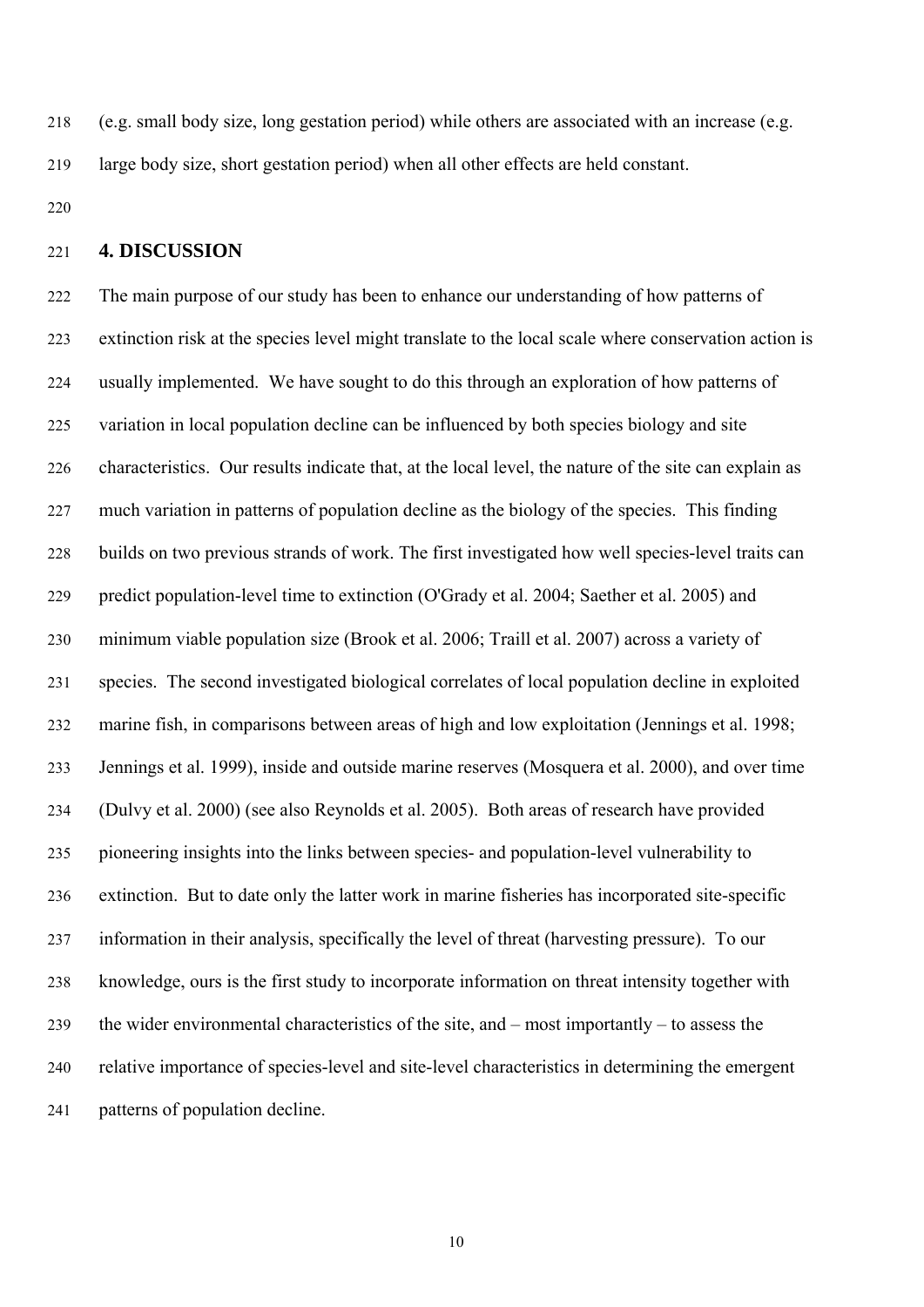Recent studies at the species level have established that a full explanation of variation in species global declines requires an understanding of both the species biological traits and the threat processes that drive these declines (Cardillo et al. 2005; Fisher et al. 2003; Owens & Bennett 2000; Reynolds et al. 2005). Our analysis at the site level demonstrates that the same holds true for the understanding of local declines. This is an important result, because it is at this spatial scale where the mechanisms of population regulation and extinction operate, and where conservation ultimately takes place. In addition, the present study adds another layer of complexity to our knowledge of extinction processes. Previously, we have shown that individual species exhibit different patterns of decline in response to different threat types (e.g. hunting and habitat disturbance), and to the different anthropogenic processes that comprise these threats (e.g. selective logging and shifting cultivation, within habitat disturbance) (Isaac & Cowlishaw 2004). Here we show that different responses can also emerge within these specific anthropogenic processes (in this case, selective logging), and that these responses are influenced by local processes (i.e. recovery time). This intraspecific variation indicates that the mechanisms involved in most species declines are likely to be heterogeneous and complex. One implication of this heterogeneity for analytical study is that we should therefore approach "typical" values for species susceptibility to decline with caution (especially when such values are based on data drawn from only a handful of sites). 242 243 244 245 246 247 248 249 250 251 252 253 254 255 256 257 258 259

260 261 262 263 264 265 In light of these results, it is also apparent that patterns of intraspecific variation contain useful information, and that we should make full use of this information wherever possible. This is well illustrated by an earlier analysis of the same dataset used here, based solely on median response-ratio values, that only managed to detect one of the four species traits associated with population decline following logging, namely ecological flexibility (i.e. annual temperature range at the centre of the species geographic range) (Isaac & Cowlishaw 2004).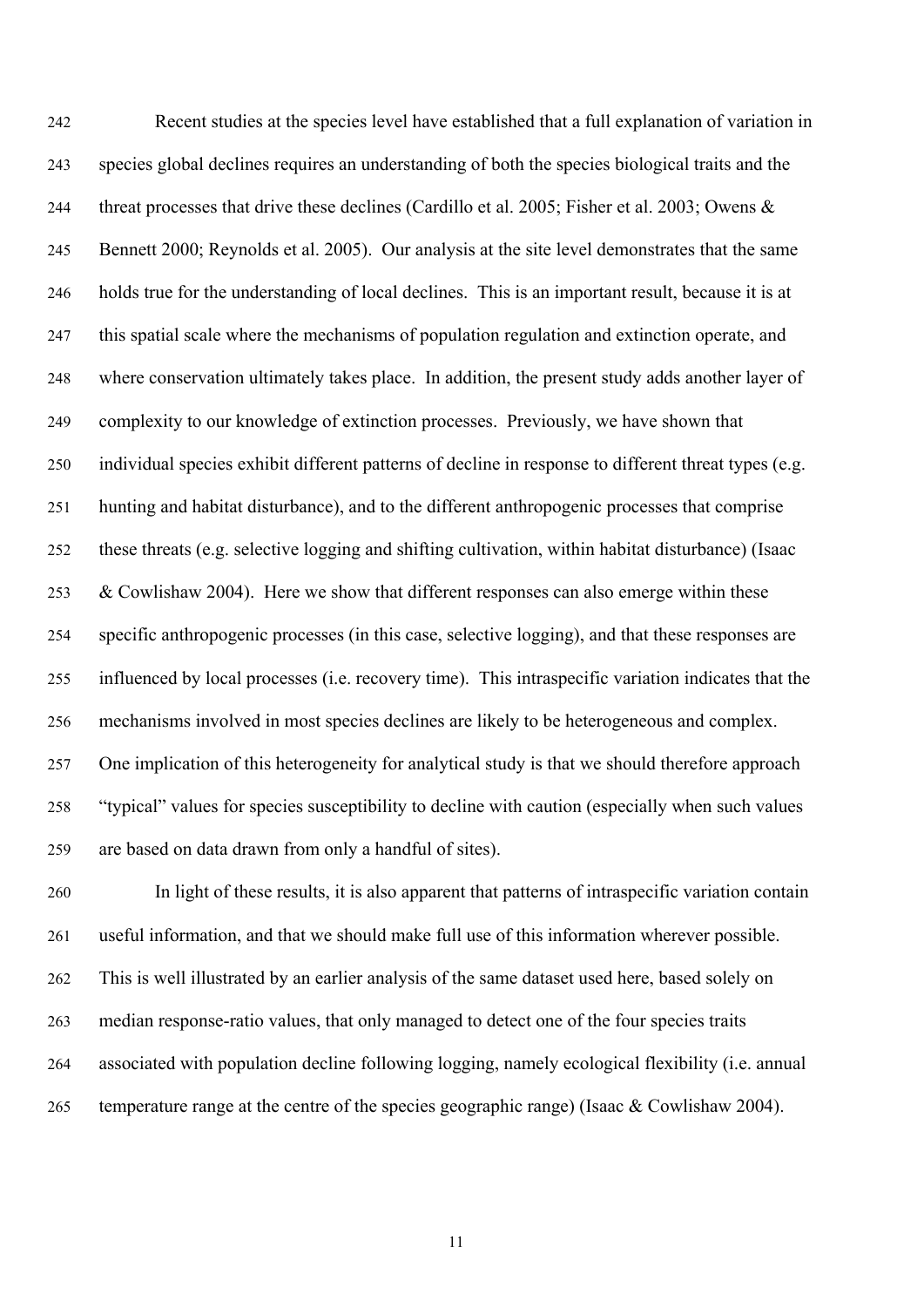The difference between these two studies also highlights the strengths of GLMMs over more conventional statistical approaches in such analyses. 266 267

268 269 270 271 272 273 274 275 276 277 278 279 280 281 282 283 Moreover, our study has allowed us to obtain a more textured understanding of how certain biological traits can influence extinction risk. Most notable among our species-level results is the relationship between population response ratio and body mass. While larger species are usually identified as more vulnerable due to their slower reproductive rates and higher ecological demands (Purvis et al. 2000), our results show that once these effects are controlled body mass can have a positive influence. Several previous studies have reported comparable findings across island communities of both shrews (Peltonen & Hanski 1991)and birds (Cook & Hanski 1995) once the effects of population size were controlled. Similarly, Owens & Bennett (2000) reported that larger birds are less susceptible to habitat disturbance. These patterns have been attributed to the fact that bigger species have larger energy reserves (Lindstedt & Boyce 1985), making them better able to survive periods of food scarcity. The relationship between body mass and extinction risk is thus more complex than often assumed. More recent modelling work suggests that the best body size to minimise extinction risk is contingent upon the type of environment: larger species are at lower risk of extinction than smaller species in fluctuating environments, but at greater risk of extinction when catastrophes occur (Johst & Brandl 1997).

284 285 286 287 288 289 290 In addition to the body mass effect, gestation period, ecological flexibility (indexed by annual temperature range at the centre of species geographic range), and home range size also influenced the pattern of population response, in each case in the predicted direction. When these patterns are assessed in relation to the baseline of 'no change' (*r*=0) (Figure 2), it is also clear that certain species characterised by particular biological traits may benefit from logging. This is most clear for the fast reproducers (short gestation periods) and more adaptable species (those naturally occurring in more variable environments). This pattern is consistent with the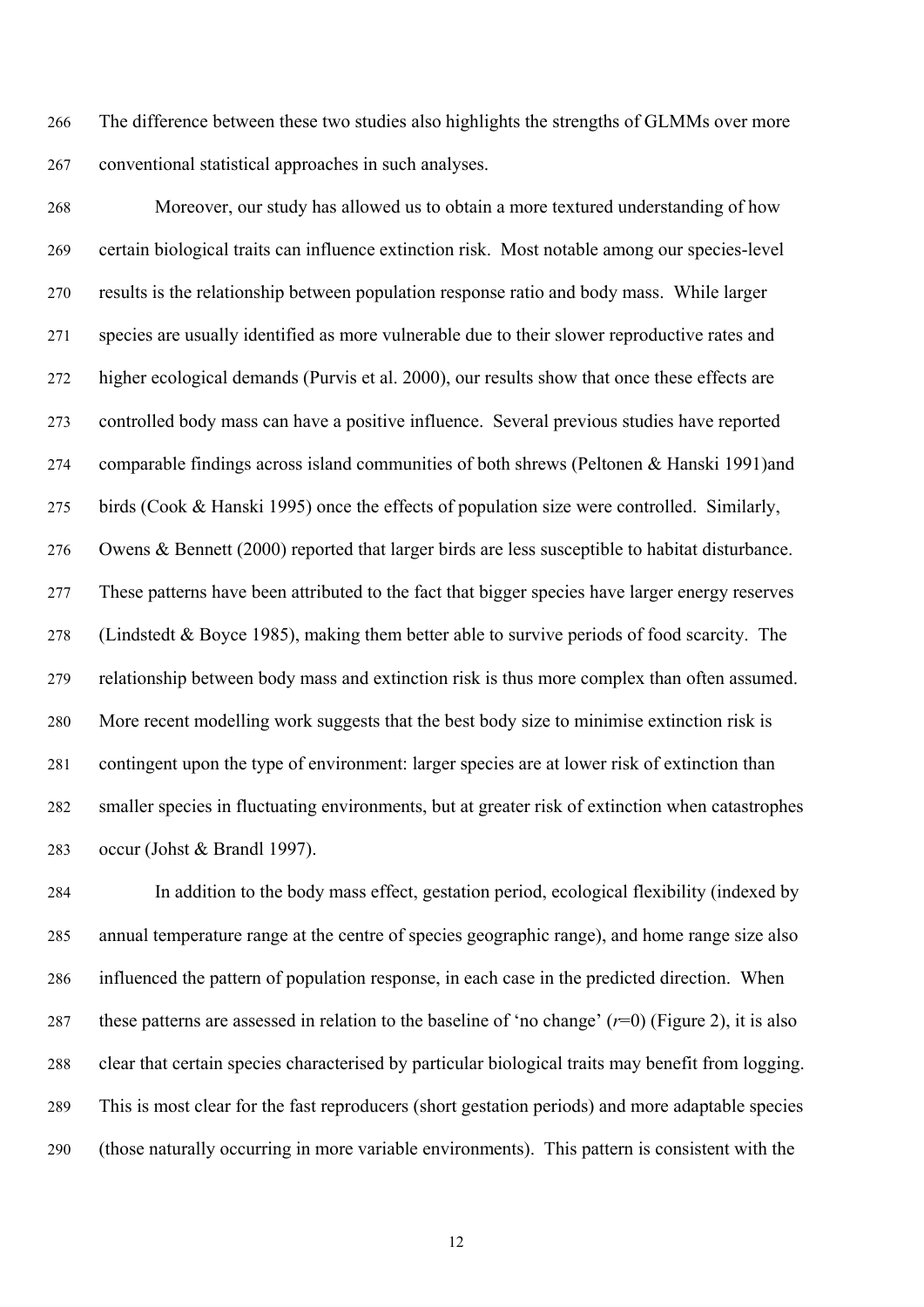fact that these traits tend to characterise those primate species that colonise more variable habitats such as secondary forest (Ross 1992), a habitat associated with logged forest areas (e.g. Cowlishaw & Dunbar 2000). Nevertheless, while these relationships provide useful insights into the mechanisms that might underpin primate responses to logging, and the associated traits that might act as indicators of vulnerability, it should also be remembered that a considerable proportion of the variance in our analysis still remains unexplained. No doubt some of this partially reflects methodological differences between studies, including measurement error, but other factors are also likely to be involved that it has not been possible to include here, e.g. forest regenerates more quickly following logging at some sites than at others (Lawes & Chapman 2006). 291 292 293 294 295 296 297 298 299 300

301 302 303 304 305 306 307 308 309 310 311 312 The most important message of our study is that more attention needs to be paid to understanding the local patterns of population decline across sites, and to integrating this information into analyses at the species level. This follows from our finding that species extinction is not a unitary or homogeneous phenomenon, even within a specific anthropogenic process. Such an approach will substantially enhance the applied value of comparative studies of extinction risk in at least two ways. In the short term, it will help us to identify more accurately both priority species (in this case, those primate taxa that are slow-reproducers, with high ecological requirements, low ecological flexibility, and small body size) and priority sites (in this case, the most valuable sites will be those where long recovery periods have elapsed since the last logging disturbance). In the long term, by bridging the gap between local sitelevel processes and global species-level patterns, we will be able to develop a more powerful science to guide and underpin effective conservation action.

313

314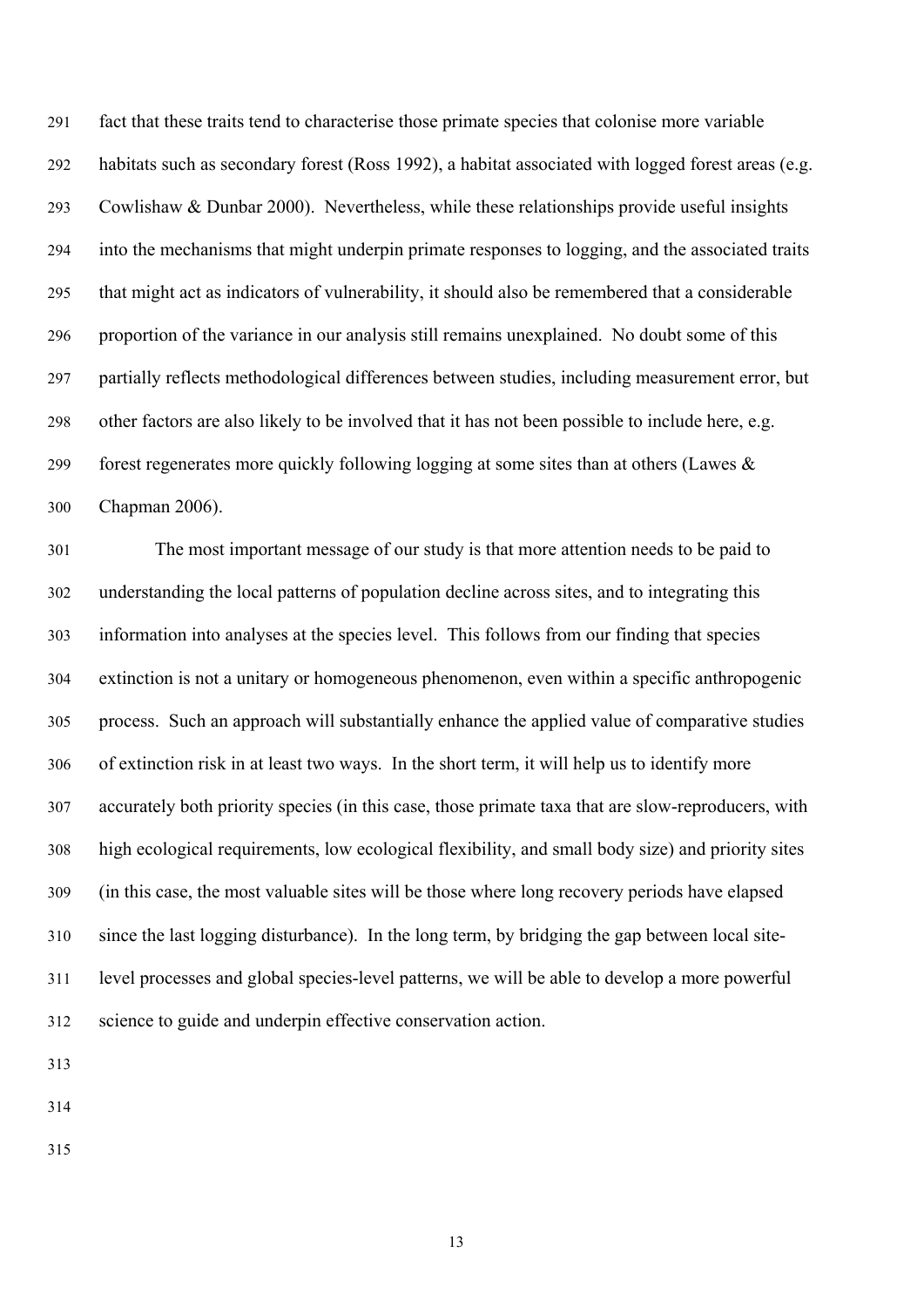# 316 ACKNOWLEDGEMENTS

- 317 The authors thank Peter Bennett, Marcel Cardillo, Kate Jones, Georgina Mace, Stuart Pimm,
- 318 and the anonymous reviewers for their helpful comments. This work was funded by a Natural
- 319 Environment Research Council Advanced Fellowship awarded to G.C. N.J.B.I. is also
- 320 supported by a Natural Environment Research Council Fellowship.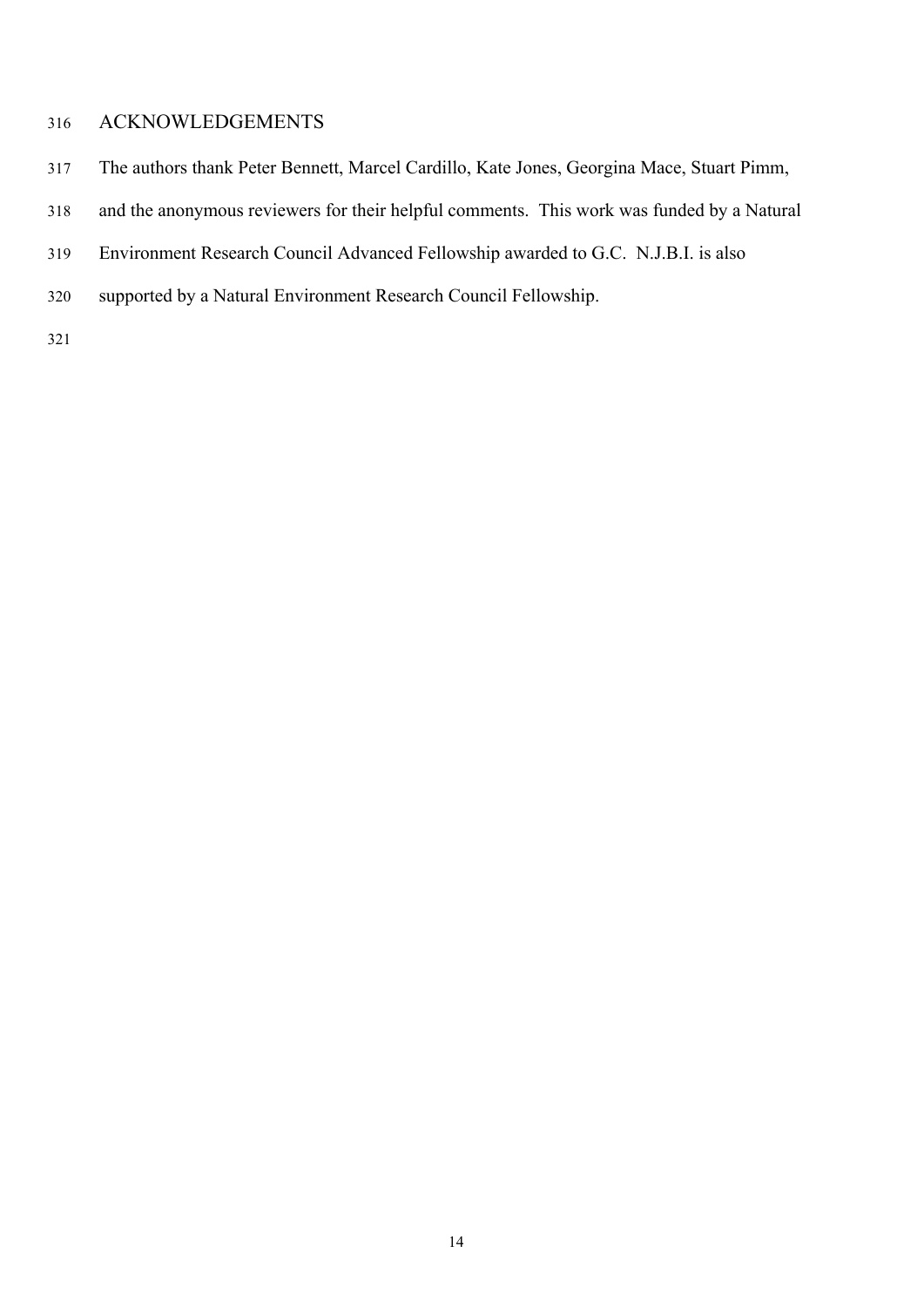### 322 **REFERENCES**

- 323 324 Asner, G. P., Knapp, D. E., Broadbent, E. N., Oliveira, P. J. C., Keller, M. & Silva, J. N. 2005 Selective Logging in the Brazilian Amazon. *Science* **310**, 480-482.
- 325 326 Brook, B. W., Traill, L. W. & Bradshaw, C. J. A. 2006 Minimum viable population sizes and global extinction risk are unrelated. *Ecology Letters* **9**, 375-382.
- 327 328 Browne, W. J., Goldstein, H. & Rasbash, J. 2001 Multiple membership multiple classification (MMMC) models. *Statisical Modelling* **1**, 103-124.
- 329 Cardillo, M., Mace, G. M., Jones, K. E., Bielby, J., Bininda-Emonds, O. R. P., Sechrest, W.,
- 330 331 Orme, C. D. L. & Purvis, A. 2005 Multiple causes of high extinction risk in large mammal species. *Science* **309**, 1239-1241.
- 332 333 Ceballos, G., Ehrlich, P. R., Soberon, J., Salazar, I. & Fay, J. P. 2005 Global mammal conservation: what must we manage? *Science* **309**, 603-607.
- 334 335 336 Chapman, C. A., Balcomb, S. R., Gillespie, T. R., Skorupa, J. P. & Struhsaker, T. T. 2000 Long-term effects of logging on African primate communities: a 28-year comparison from Kibale National Park, Uganda. *Conserv. Biol.* **14**, 207-217.
- 337 338 Cook, R. R. & Hanski, I. 1995 On Expected Lifetimes of Small-Bodied and Large-Bodied Species of Birds on Islands. *American Naturalist* **145**, 307-315.
- 339 340 Courchamp, F., Clutton-Brock, T. & Grenfell, B. 1999 Inverse density dependence and the Allee effect. *Trends Ecol. Evol.* **14**, 405-410.
- 341 342 Cowlishaw, G. & Dunbar, R. I. M. 2000 *Primate Conservation Biology*. Chicago: University of Chicago Press.
- 343 Cowlishaw, G. & Hacker, J. E. 1997 Distribution, diversity, and latitude in African primates.
- 344 *American Naturalist* **150**, 505-512.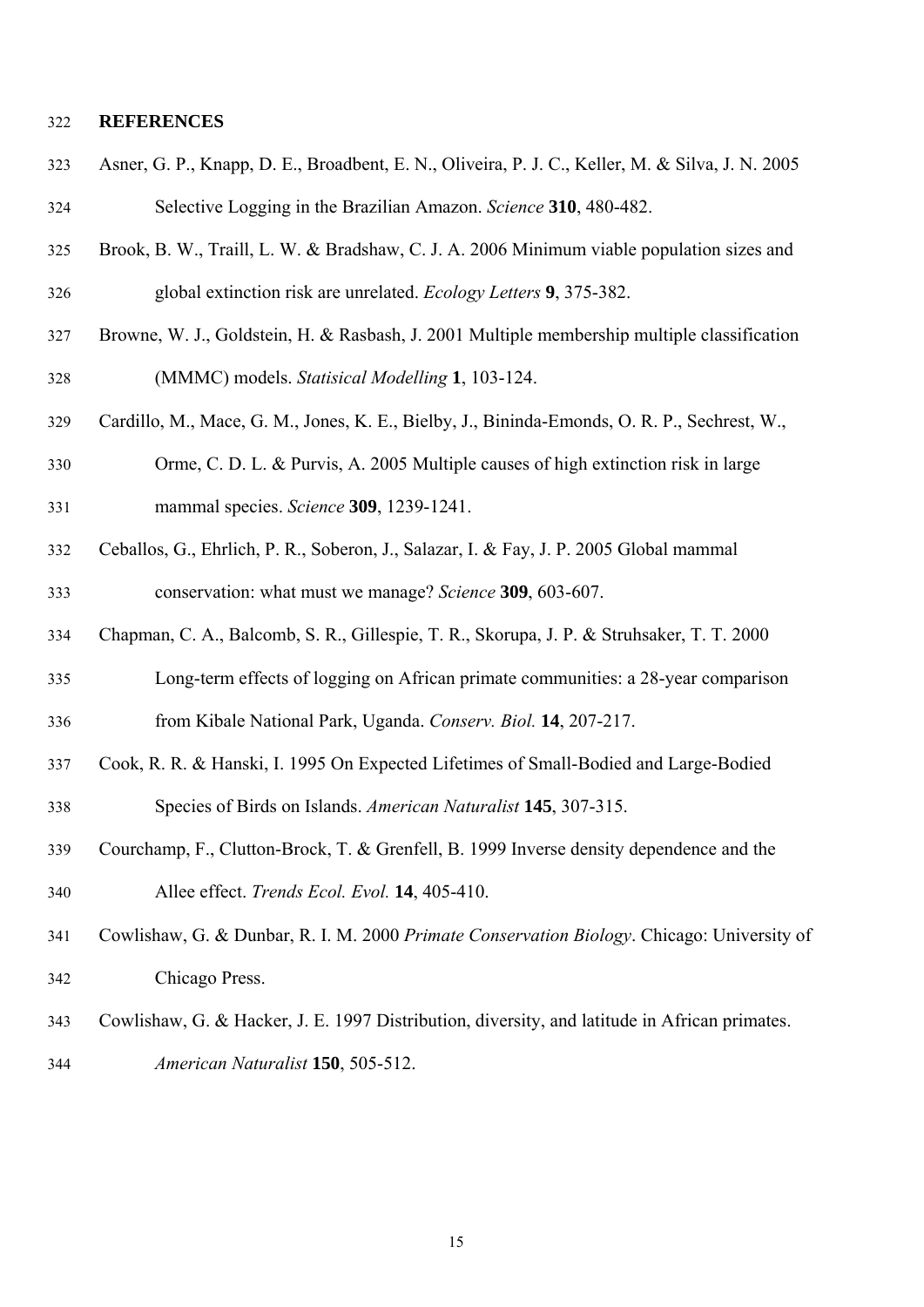- Curran, L. M., Trigg, S. N., McDonald, A. K., Astiani, D., Hardiono, Y. M., Siregar, P., 345
- Caniago, I. & Kasischke, E. 2004 Lowland forest loss in protected areas of Indonesian Borneo. *Science* **303**, 1000-1003. 346 347
- 348 Dulvy, N. K., Metcalfe, J. D., Glanville, J., Pawson, M. G. & Reynolds, J. D. 2000 Fishery
- 349 350 stability, local extinctions, and shifts in community structure in skates. *Cons. Biol.* **14**, 283-293.
- 351 352 Dunn, R. R. 2004 Recovery of faunal communities during tropical forest regeneration. *Conservation Biology* **18**, 302-309.
- 353 354 Fisher, D. O., Bloomberg, S. P. & Owens, I. P. F. 2003 Extrinsic versus intrinsic factors in the decline and extinction of Australian marsupials. *Proceedings of the Royal Society of*
- 355 *London Series B-Biological Sciences* **270**, 1801-1808.
- 356 357 Fisher, D. O. & Owens, I. P. F. 2004 The comparative method in conservation biology. *Trends in Ecology & Evolution* **19**, 391-398.
- 358 Goldstein, H. 2003 *Multilevel Statistical Models*. London: Hodder Arnold.
- 359 Groves, C. P. 2001 *Primate taxonomy*. Washington and London: Smithsonian Institute Press.
- 360 Harcourt, A. H. 1998 Ecological indicators of risk for primates, as judged by species'
- 361 susceptibility to logging. In *Behavioral Ecology and Conservation* (ed. T. M. Caro), pp.
- 362 56-79. Oxford: Oxford Univ. Press.
- 363 364 Hedges, L. V., Gurevitch, J. & Curtis, P. S. 1999 The meta-analysis of response ratios in experimental ecology. *Ecology* **80**, 1150-1156.
- 365 366 Isaac, N. J. B. & Cowlishaw, G. 2004 How species respond to multiple extinction threats. *Proceedings of the Royal Society Series B: Biological Sciences* **271**, 1135-1141.
- 367 368 Jennings, S., Reynolds, J. D. & Mills, S. C. 1998 Life history correlates of responses to fisheries exploitation. *Proc. R. Soc. Lond. B* **265**.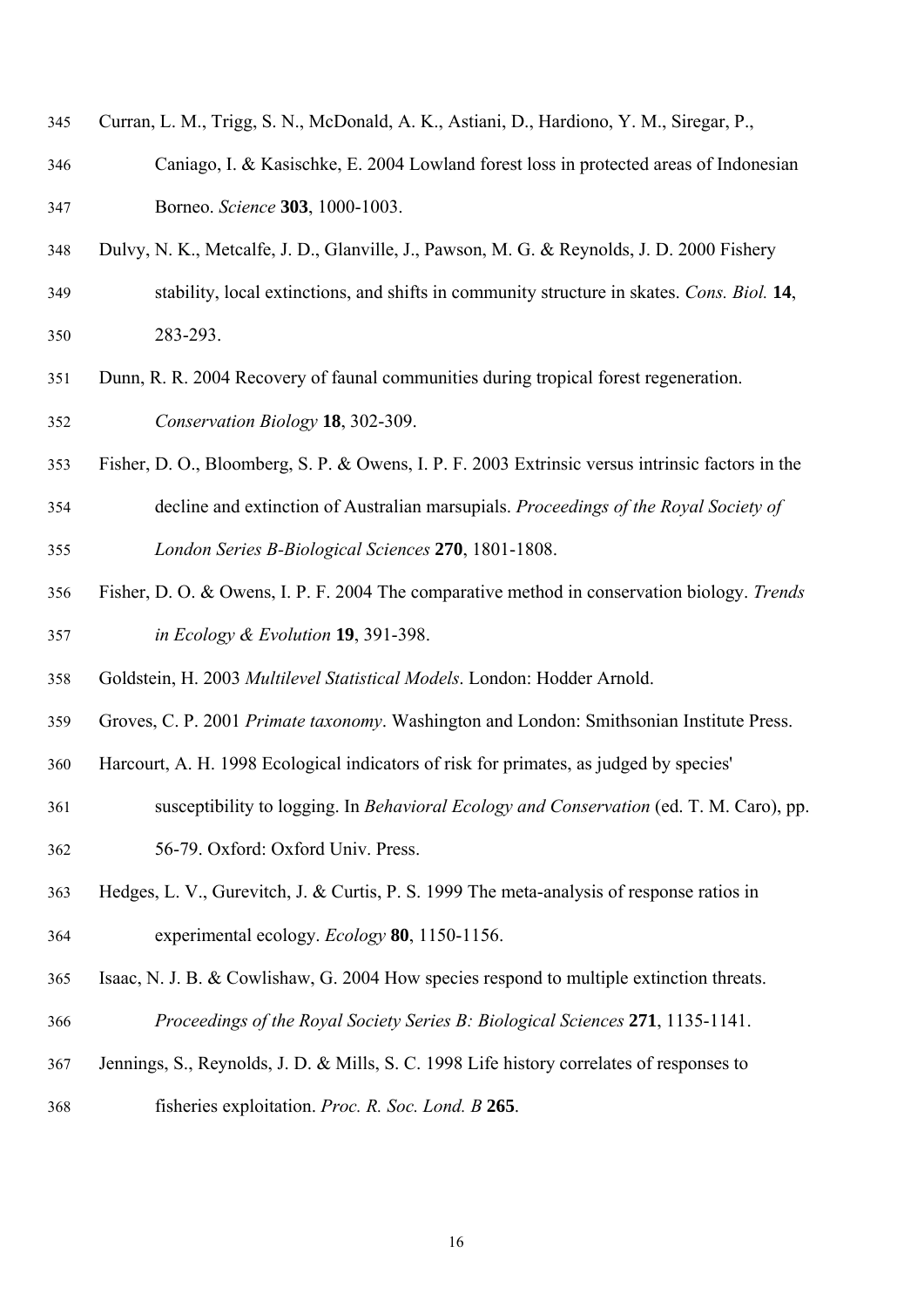| 369 | Jennings, S., Reynolds, J. D. & Polunin, N. V. C. 1999 Predicting the vulnerability of tropical |
|-----|-------------------------------------------------------------------------------------------------|
| 370 | reef fishes to exploitation with phylogenies and life histories. Conservation Biology 13,       |
| 371 | 1466-1475.                                                                                      |

- 372 373 Johns, A. D. & Skorupa, J. P. 1987 Responses of Rain-Forest Primates to Habitat Disturbance a Review. *Int. J. Primatol.* **8**, 157-191.
- 374 375 376 Johnson, C. N. 2002 Determinants of loss if mammals species during the Late Quaternary 'megafauna' extinctions: life history and ecology, but not body size. *Proc. R. Soc. Lond. B.* **269**, 2221-2227.
- 377 378 Johst, K. & Brandl, R. 1997 Body size and extinction risk in a stochastic environment. *Oikos* **78**, 612-617.
- 379 380 381 Jones, K. E., Barlow, K. E., Vaughan, N., Rodriguez-Duran, A. & Gannon, M. R. 2001 Shortterm impacts of extreme environmental disturbance on the bats of Puerto Rico. *Anim. Conserv.* **4**, 59-66.
- 382 383 Jones, K. E., Purvis, A. & Gittleman, J. L. 2003 Biological correlates of extinction risk in bats. *American Naturalist* **164**, 601-614.
- 384 385 386 Lawes, M. J. & Chapman, C. A. 2006 Does the herb *Acanthus pubescens* and/or elephants suppress tree regeneration in disturbed Afrotropical forest? *Forest Ecology and Management* **221**, 278-284.
- 387 388 Lindstedt, S. L. & Boyce, M. S. 1985 Seasonality, fasting endurance, and body size in mammals. *Amer. Nat.* **125**, 873-878.
- 389 390 Mosquera, I., Côté, I. M., Jennings, S. & Reynolds, J. D. 2000 Conservation benefits of marine reserves for fish populations. *Animal Conservation* **4**, 321-332.
- 391 392 O'Grady, J. J., Reed, D. H., Brook, B. W. & Frankham, R. 2004 What are the best correlates of predicted extinction risk? *Biological Conservation* **118**, 513-520.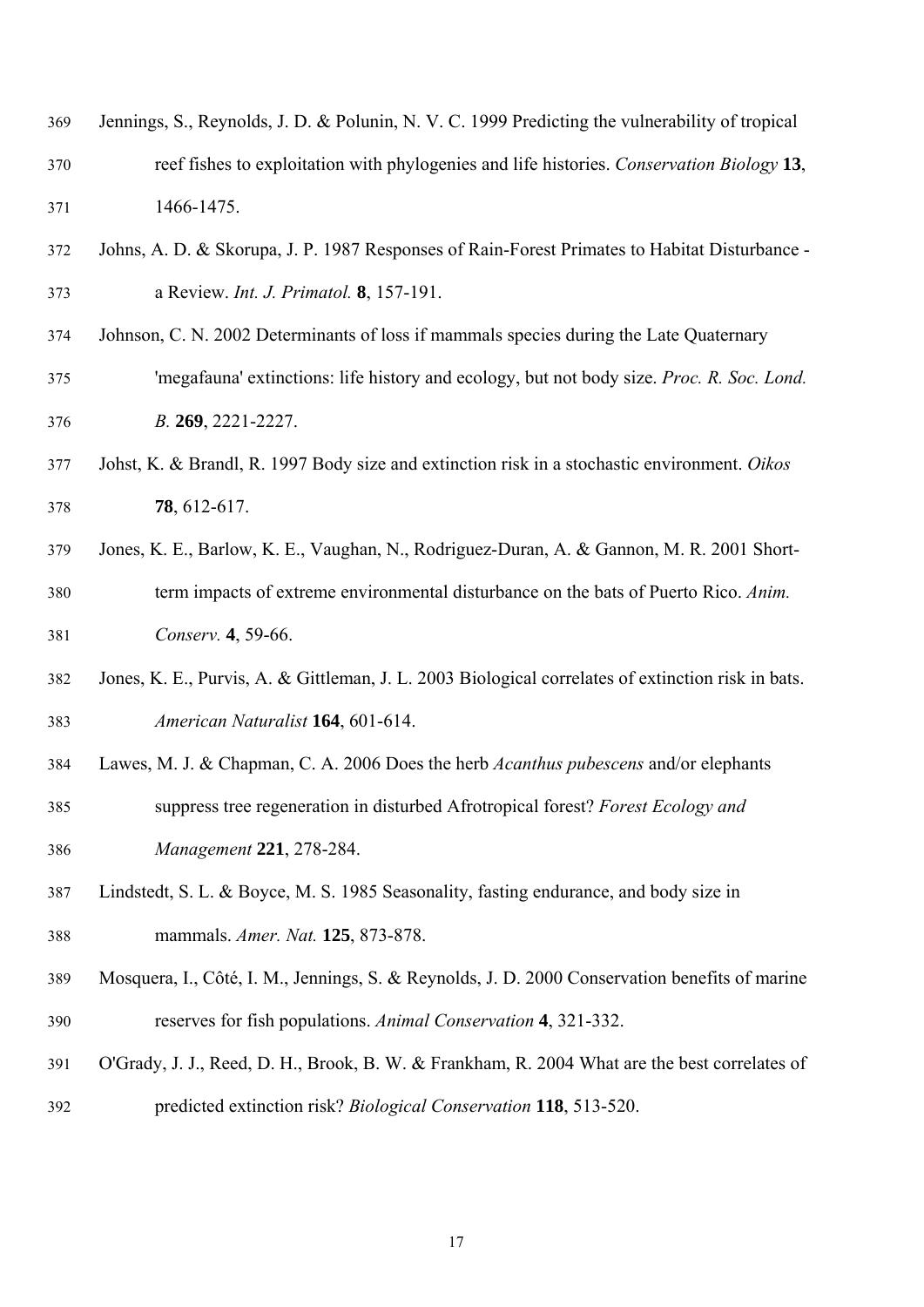| 393 | Owens, I. P. F. & Bennett, P. M. 2000 Ecological basis of extinction risk in birds: Habitat loss |
|-----|--------------------------------------------------------------------------------------------------|
| 394 | versus human persecution and introduced predators. Proceedings of the National                   |
| 395 | Academy of Sciences of the United States of America 97, 12144-12148.                             |

- 396 397 Peltonen, A. & Hanski, I. 1991 Patterns of Island Occupancy Explained by Colonization and Extinction Rates in Shrews. *Ecology* **72**, 1698-1708.
- 398 399 400 Peres, C. A. & Dolman, P. M. 2000 Density compensation in neotropical primate communities: evidence from 56 hunted and nonhunted Amazonian forests of varying productivity. *Oecologia* **122**, 175-189.
- 401 Purvis, A., Cardillo, M., Grenyer, R. & Collen, B. 2005 Correlates of extinction risk:
- 402 403 phylogeny, biology, threat and scale. In *Phylogeny and conservation* (ed. A. Purvis, J. L. Gittleman & T. Brooks), pp. 295-316. Cambridge: Cambridge University Press.
- 404 405 406 Purvis, A., Gittleman, J. L., Cowlishaw, G. & Mace, G. M. 2000 Predicting extinction risk in declining species. *Proceedings of the Royal Society of London Series B-Biological Sciences* **267**, 1947-1952.
- 407 408 409 Rasbash, J., Browne, W. J., Goldstein, H., Yang, M., Plewis, I., Healy, M., Woodhouse, G., Draper, D., Langford, I. & Lewis, T. 2000 *A user's guide to MLwiN, version 2.1.* London: Institute of Education, University of London.
- 410 411 Rasbash, J. & Goldstein, H. 1994 Efficient analysis of mixed hierarchical and crossed random structures using a multilevel model. *Journal of Behavioural Statistics* **19**, 337-350.
- 412 413 Reynolds, J. D. 2003 Life histories, population dynamics and conservation. In *Macroecology: concepts and consequences* (ed. T. M. Blackburn & K. J. Gaston), pp. 195-217. Oxford:
- 414 Blackwell Scientific.
- 415 416 417 Reynolds, J. D., Dulvy, N. K., Goodwin, N. B. & Hutchings, J. A. 2005 Biology of extinction risk in marine fishes. *Proceedings of the Royal Society of London Series B-Biological Sciences* **272**, 2337-2344.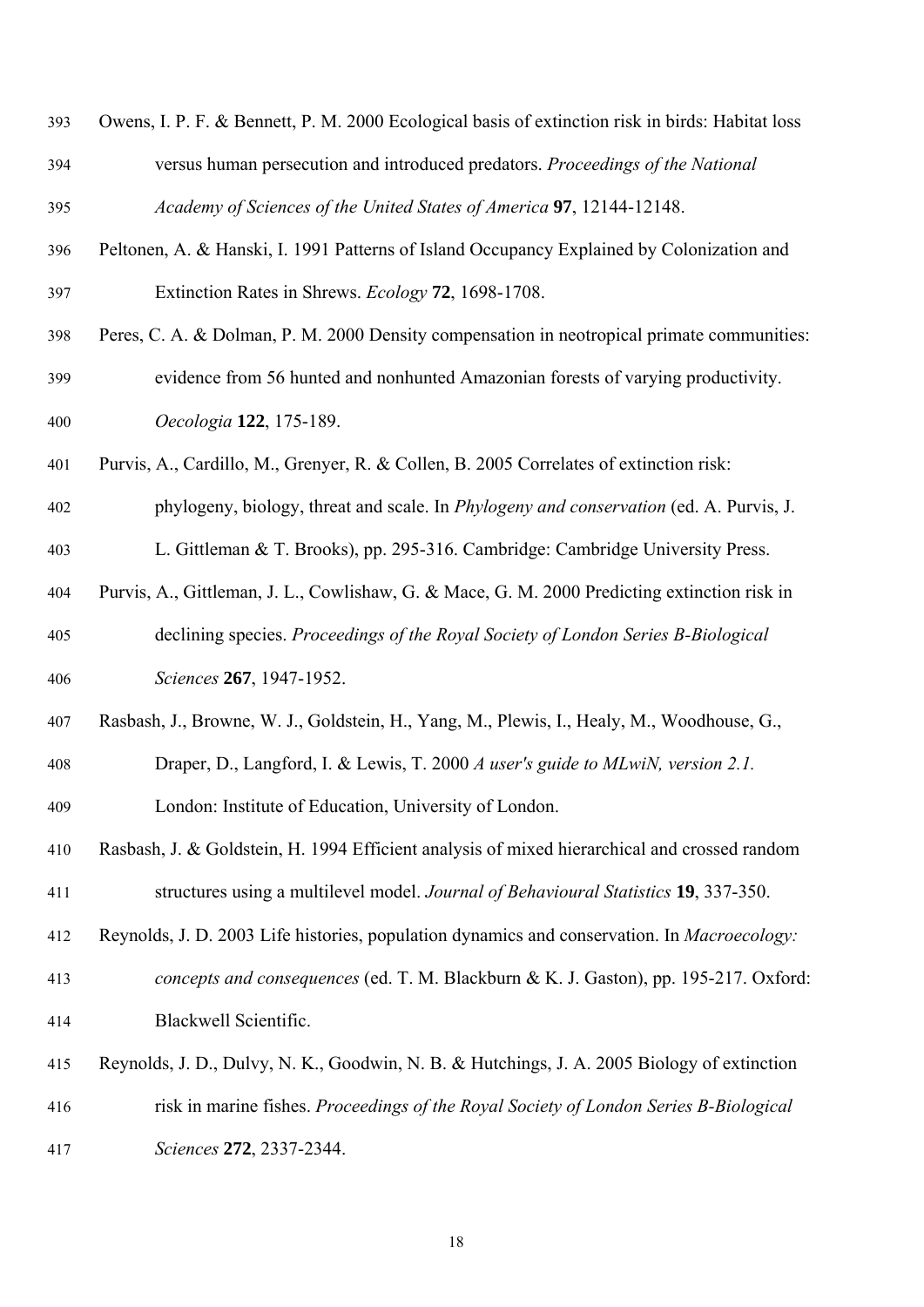- Ross, C. 1992 Environmental correlates of the intrinsic rate of natural increase in primates. *Oecologia* **90**. 418 419
- 420 Rowe, N. 1996 *The pictorial guide to living primates*. New York: Pogonias Press.
- 421 Saether, B. E., Engen, S., Moller, A. P., Visser, M. E., Matthysen, E., Fiedler, W., Lambrechts,
- 422 M. M., Becker, P. H., Brommer, J. E., Dickinson, J., du Feu, C., Gehlbach, F. R.,
- 423 424 Merila, J., Rendell, W., Robertson, R. J., Thomson, D. L. & Torok, J. 2005 Time to extinction of bird populations. *Ecology* **86**, 693-700.
- 425 Traill, L. W., Bradshaw, C. J. A. & Brook, B. W. 2007 Minimum viable population size: a
- 426 427 meta-analysis of 30 years of published estimates. *Biological Conservation* **139**, 159- 166.
- 428 429 Vazquez, D. P. & Simberloff, D. 2002 Ecological specialization and susceptibility to disturbance: Conjectures and refutations. *American Naturalist* **159**, 606-623.
- 430 431 Woodroffe, R. & Ginsberg, J. R. 1998 Edge effects and the extinction of populations inside protected areas. *Science* **280**, 2126-2128.
- 432 433 Wright, S. J. 1992 Seasonal drought, soil fertility and the species density of tropical forest plant communities. *Trends Ecol. Evol.* **7**, 260-263.

434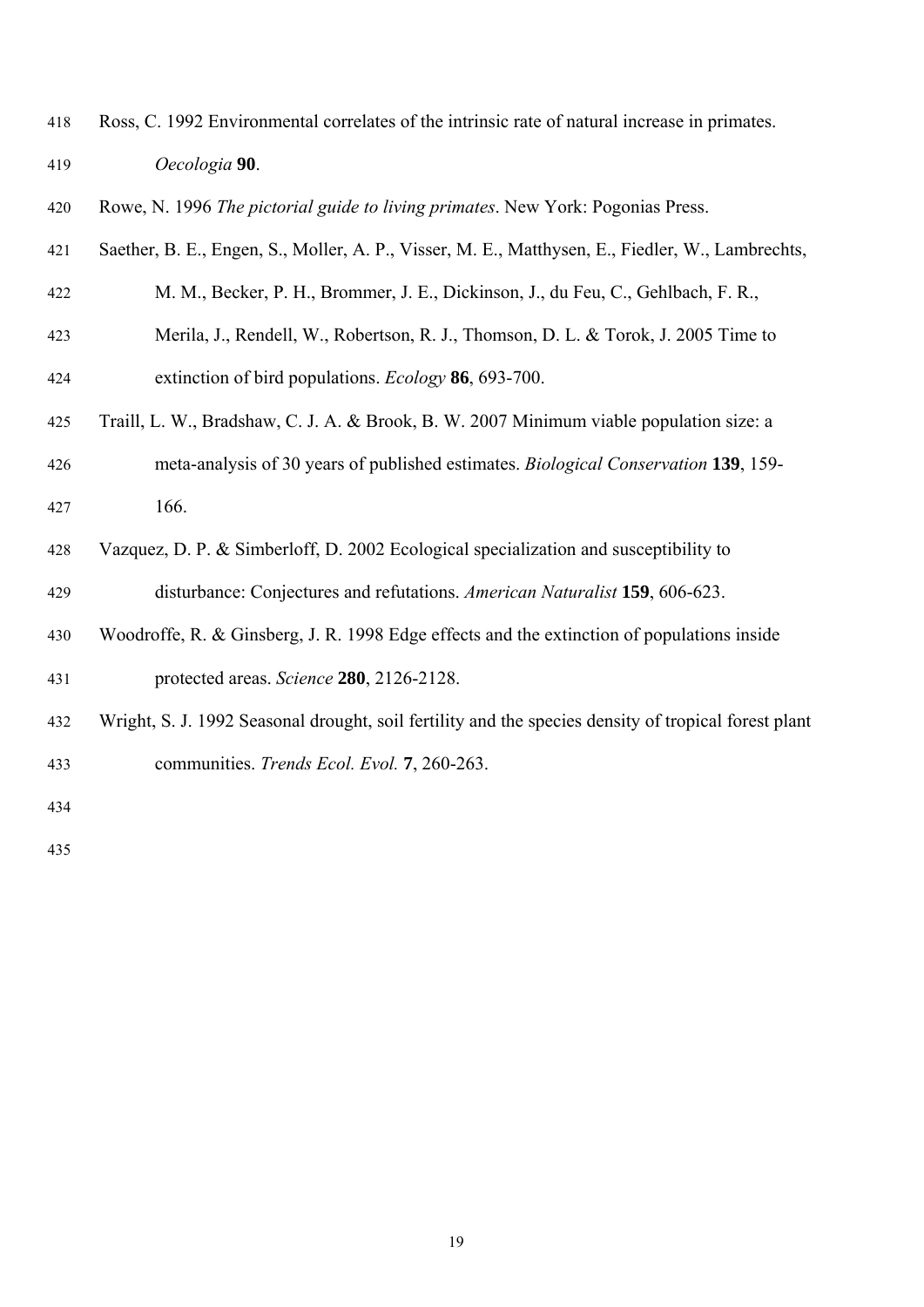436

#### 437 **Figure legends**

438

| 439 | Figure 1. Variation in response ratios $(r)$ across sites and species. The response ratio is the  |
|-----|---------------------------------------------------------------------------------------------------|
| 440 | population change in response to logging (calculated as the abundance in logged forest divided    |
| 441 | by the abundance in matching unlogged forest), where $r=1.0$ is no change, $r>1$ and $r<1$ is an  |
| 442 | increase and decrease respectively, and $r=0$ is extinction. Median r values are shown by the     |
| 443 | black horizontal bars, interquartile ranges are shown by the grey vertical bars, and minimum      |
| 444 | and maximum values are indicated by the vertical lines. The y-axis is square-root transformed     |
| 445 | (for ease of presentation). (a) Response ratios across sites. (b) Response ratios across species. |
| 446 | All sites and species where sample size $n>2$ are plotted. Sites are grouped by country and then  |
| 447 | by continent, from the Americas eastward to Africa and Asia: BR=Brazil, CR=Costa Rica;            |
| 448 | GB=Gabon, GH=Ghana, MA=Madagascar, UG=Uganda; ID=Indonesia, MY=Malaysia.                          |
| 449 | Species are listed alphabetically.                                                                |
| 450 |                                                                                                   |
| 451 | Figure 2. The effects of selective logging on primate populations. The response ratio is the      |
| 452 | population change in response to logging (calculated as the abundance in logged forest divided    |

453 454 455 456 457 458 459 460 by the abundance in matching unlogged forest), where  $r=1.0$  is no change,  $r>1$  and  $r<1$  is an increase and decrease respectively, and *r*=0 is extinction. Panels show how the response to logging is a function of both extrinsic and intrinsic variables. The extrinsic variable is recovery time (years since logging). The four intrinsic variables are body size, gestation period, home range size and ecological flexibility (indexed by the annual temperature range at the centre of the species geographic range). Data are predicted values obtained from the overall best-fitting model, back-transformed from the log<sub>e</sub>-transformed data, holding other variables constant at their median value.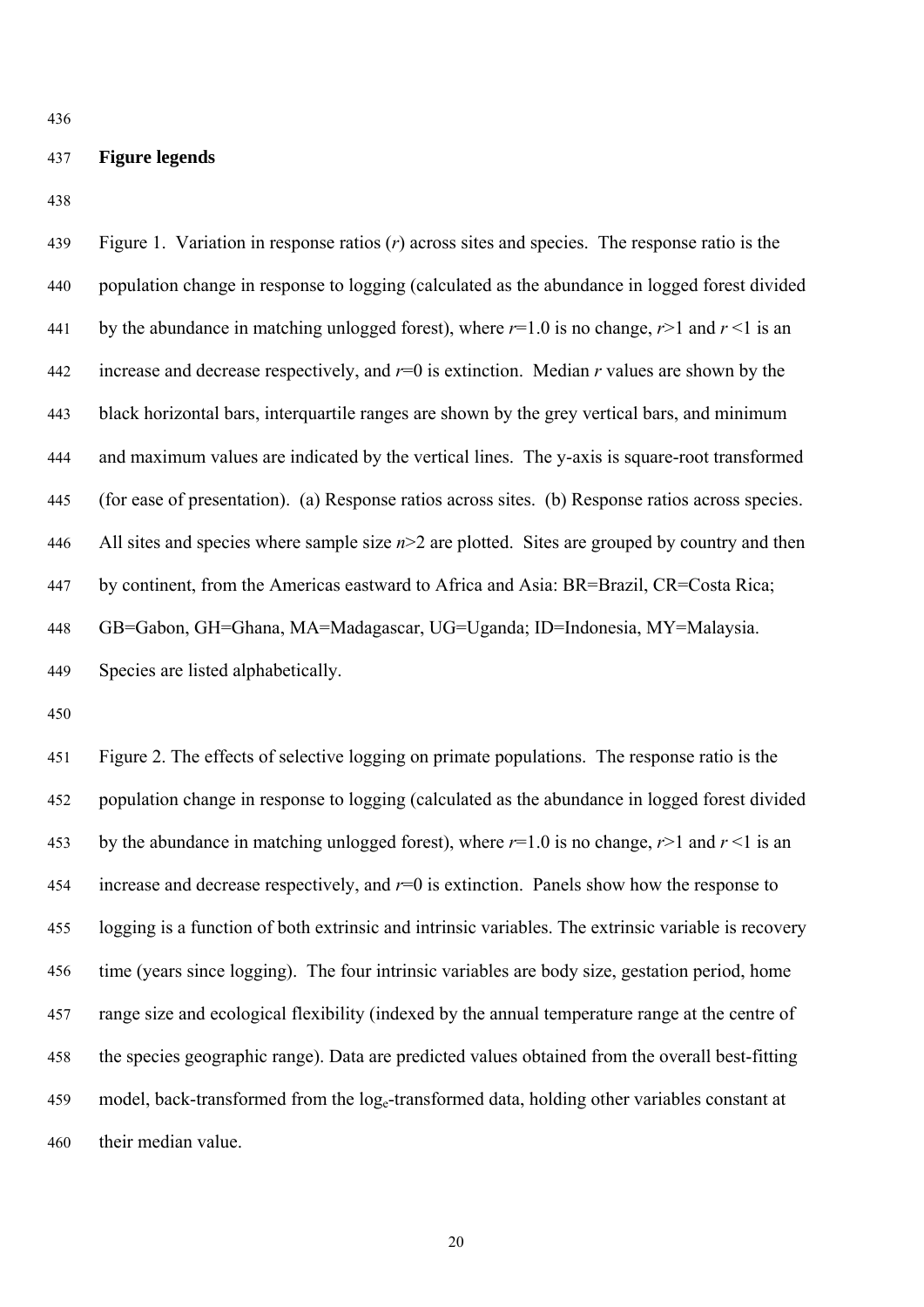462 463 464 465 466 467 468 469 470 471 472 473 474 475 476 477 478 479 480 Table 1. Intrinsic and extrinsic factors in local primate population declines following timber extraction. Recovery time (years since logging) is a site characteristic, while body mass, gestation period, ecological flexibility (indexed by the annual temperature range at the centre of the species geographic range) and home range size are species characteristics. Parameter estimates, standard errors, and associated Wald Chi-square values for the fixed effects of the minimum adequate model of primate population response ratios are given.  $\_$  , and the contribution of the contribution of the contribution of the contribution of  $\mathcal{L}_\mathcal{A}$ Parameter estimate se  $\chi^2$  df P  $\_$  , and the contribution of the contribution of the contribution of the contribution of  $\mathcal{L}_\mathcal{A}$ Intercept 2.58 1.13 5.24 1 <0.05 Recovery time 0.09 0.03 7.74 1 < 0.01 Body mass 0.16 0.06 6.47 1 < 0.02 Gestation period -0.50 0.22 5.34 1 <0.05 Ecological flexibility  $0.07$   $0.03$   $0.52$   $1$   $\leq 0.02$ Home range  $-0.08$   $0.04$   $4.70$   $1$   $<0.05$  $\_$  , and the contribution of the contribution of the contribution of the contribution of  $\mathcal{L}_\mathcal{A}$ 

481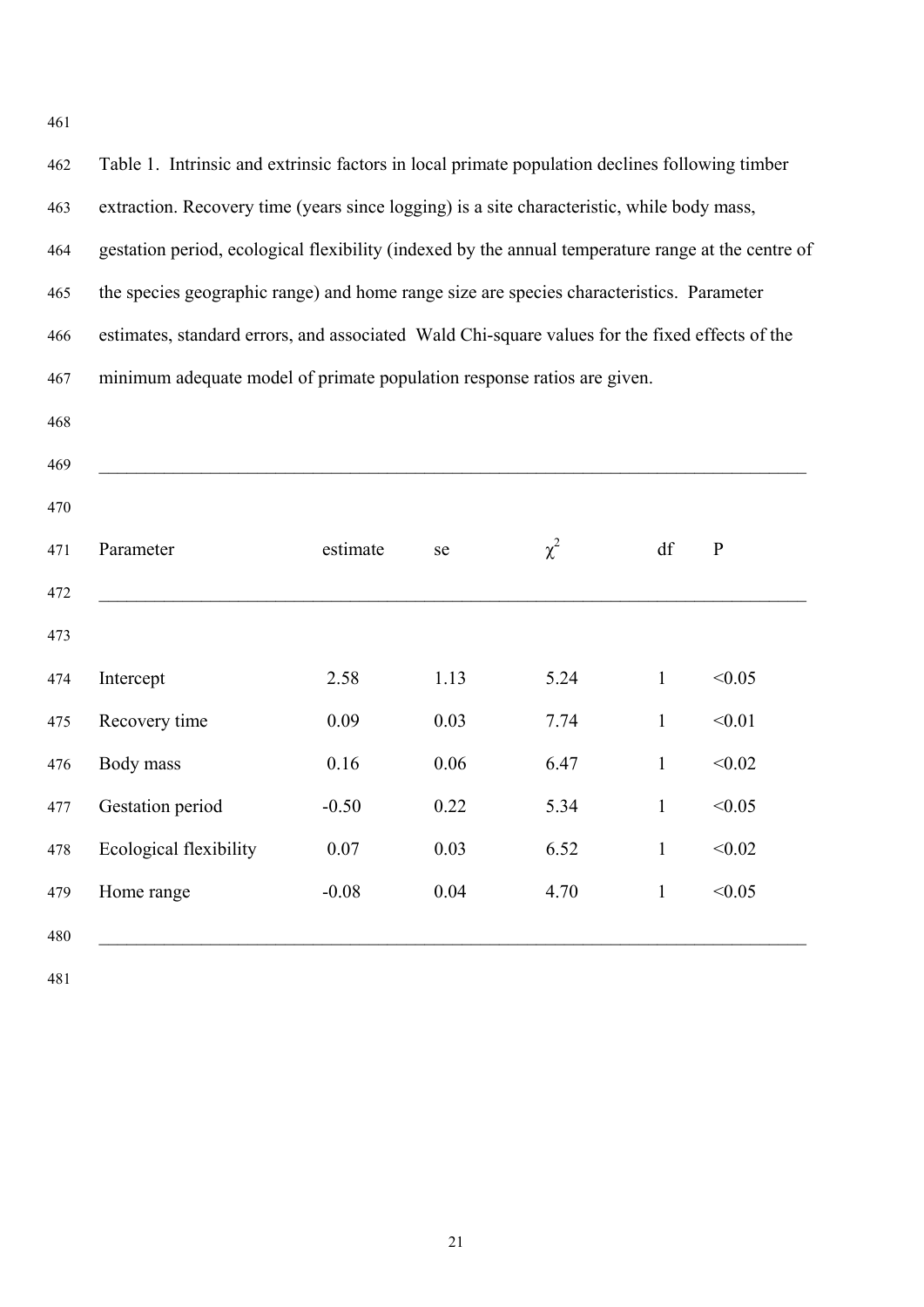482 Figure 1.

483







species